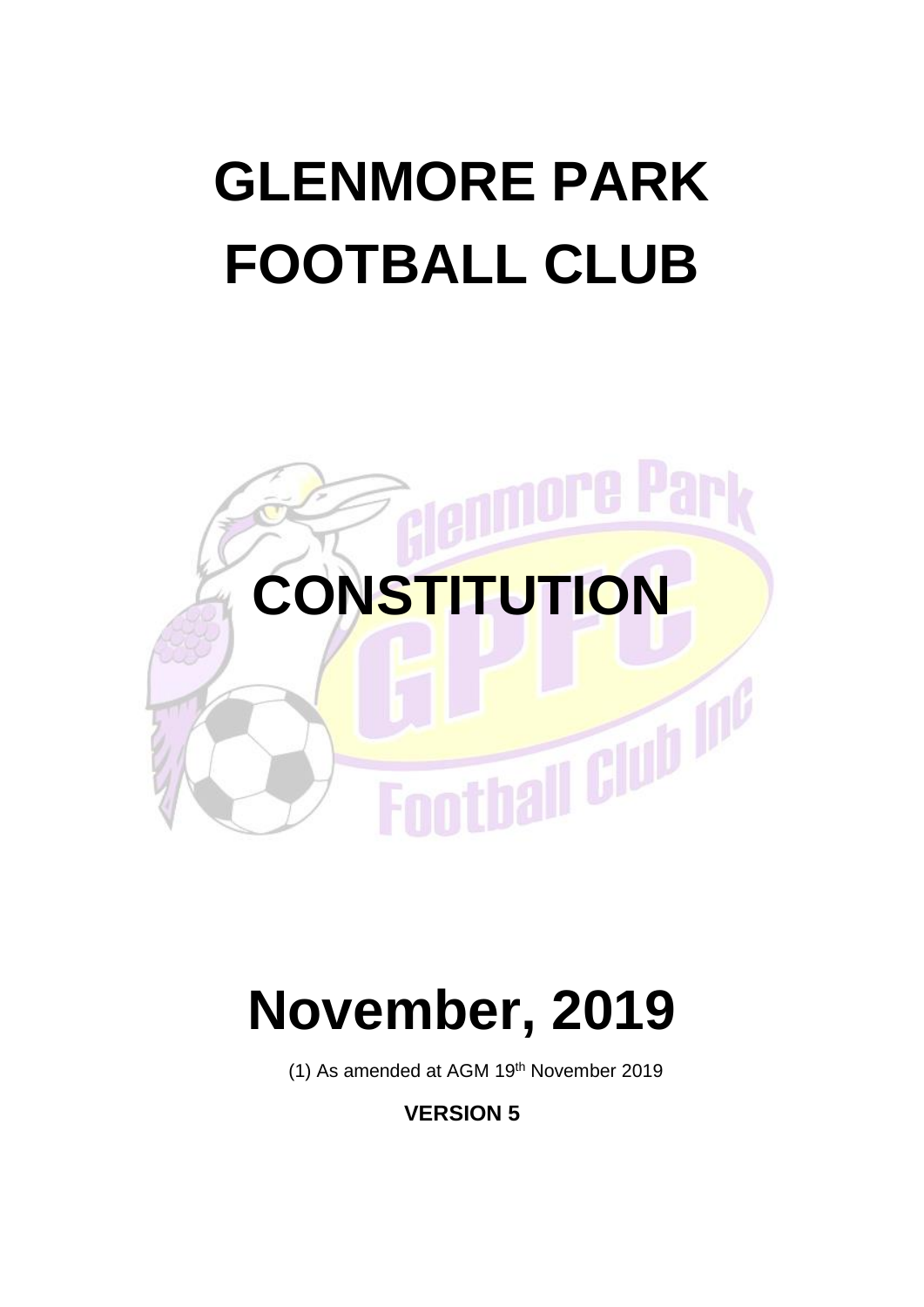## **TABLE OF CONTENTS**

| 15. ELECTED DIRECTORS. |  |
|------------------------|--|
|                        |  |
|                        |  |
|                        |  |
|                        |  |
|                        |  |
|                        |  |
|                        |  |
|                        |  |
|                        |  |
|                        |  |
|                        |  |
|                        |  |
|                        |  |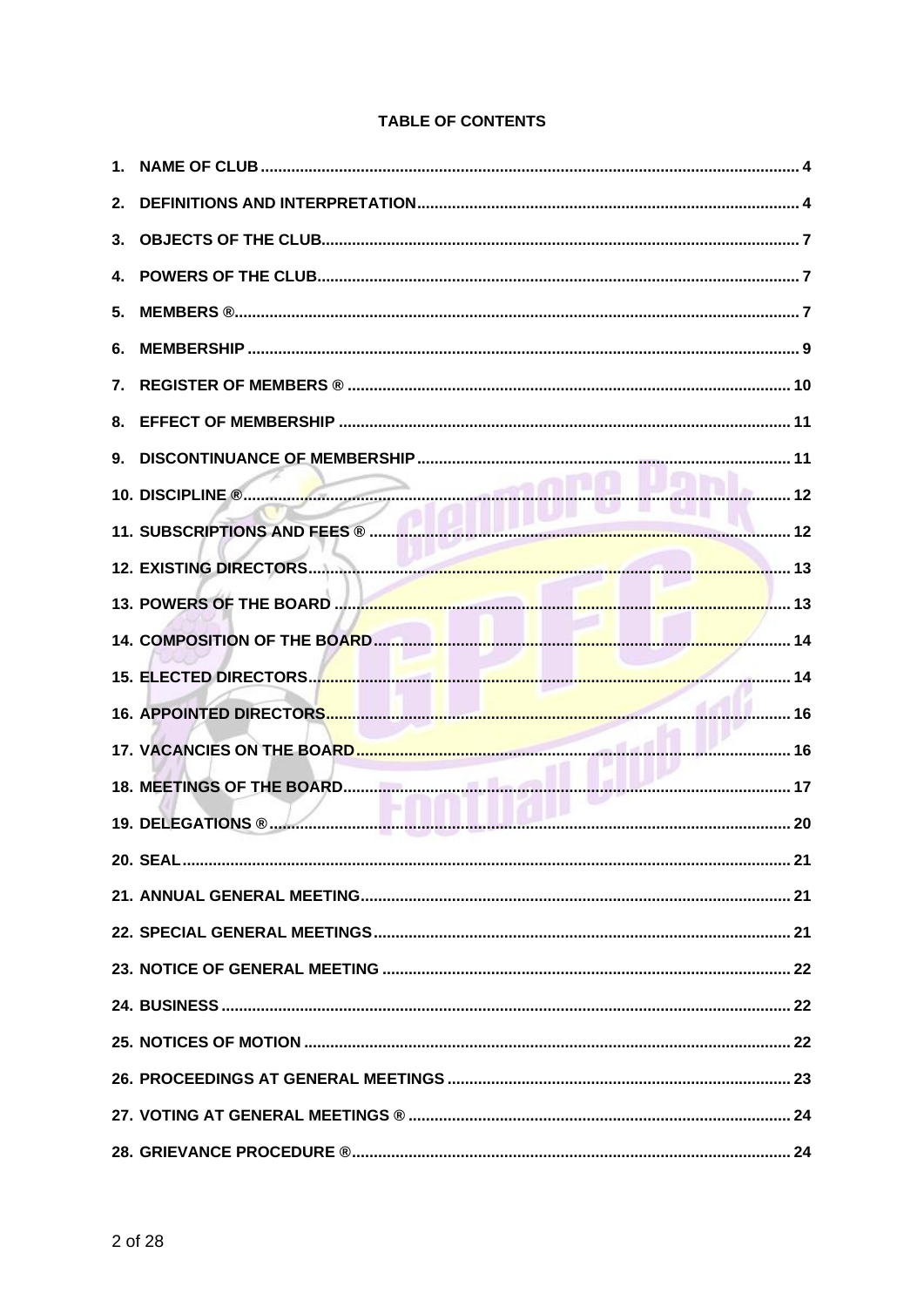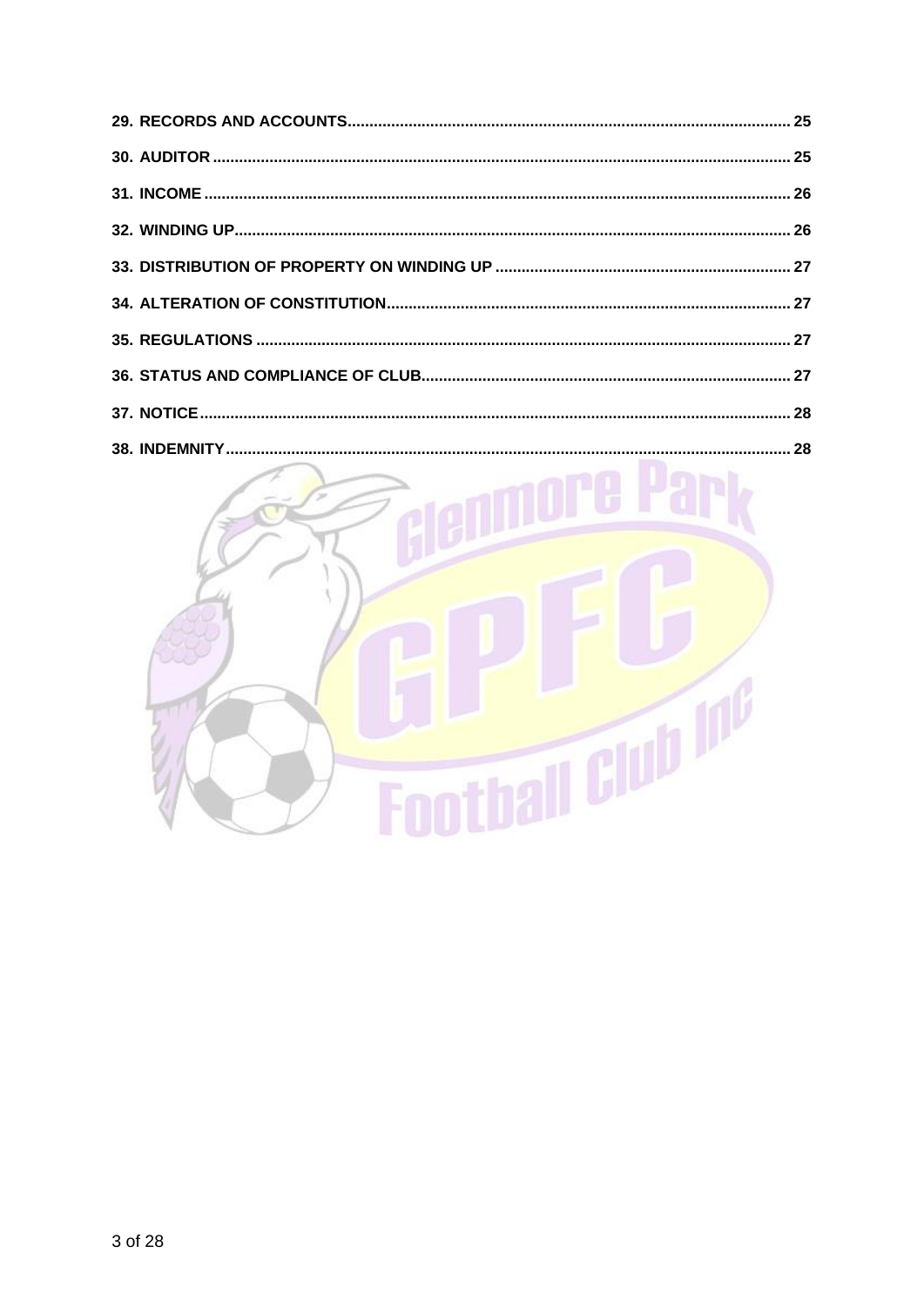#### **ASSOCIATIONS INCORPORATION ACT 2009 (NSW)**

#### **CONSTITUTION**

#### **Glenmore Park Football Club INCORPORATED**

*This is a template Constitution for a New South Wales Sporting Club.* 

*The document complies with the Associations Incorporation Act 2009 (NSW) ("Act"). The document has been also drafted to take into account the Australian Sports Commission's Best Practice Corporate Governance Principles for Sporting Organisations.* 

*The document has been prepared to show the organisation as a key part of the overall national structure for the Sport and thus there are references to the state governing body for the sport and the national governing body for the sport, as well as the regional body (where applicable).*

*The document is a template only and has a number of commentary boxes, indicated by a shaded box, such as this, which highlight options for sporting bodies or set out the rationale and/or explanation for the inclusion of particular clauses.*

*There are also a number of footnotes in the document that cross-reference the relevant sections of the Act or other legislation.*

*Please note the document should be tailored to the requirements of your organisation and not vice versa.*

<span id="page-3-0"></span>**1. NAME OF CLUB**

*Within the Act, the term 'association' is utilised to refer to the organisation that is incorporated. While that still applies, in a sport setting we are more used to calling them Clubs. Therefore, in this document the term 'association' has been replaced by the term 'Club'.* 

*Any reference to 'association' will refer to a regional or district association or the state body and will be duly titled.* 

*The name of the Club can be varied according to what the organisation requires.*

The name of the Club is Glenmore Park Football Club Incorporated (**Club**).

#### <span id="page-3-1"></span>**2. DEFINITIONS AND INTERPRETATION**

#### **2.1 Definitions**

In this Constitution unless the contrary intention appears:

**'Act'** means the *Associations Incorporation Act 2009 (NSW)*.

**'Associate Director'** means an associate member of the Board and includes any person acting in that capacity from time to time appointed in accordance with this Constitution.

**'Associate Member'** means a registered player, coach or manager of a team in the Club

*Some documents make Junior Members 16 years and under; however, for consistency with the Children (Care and Protection) Act (NSW) we recommend that you distinguish clearly between adult and children/youth Members. Any recreation and sport organisation that has Junior Members therefore is subject to provisions of the Children (Care and Protection) Act (NSW).*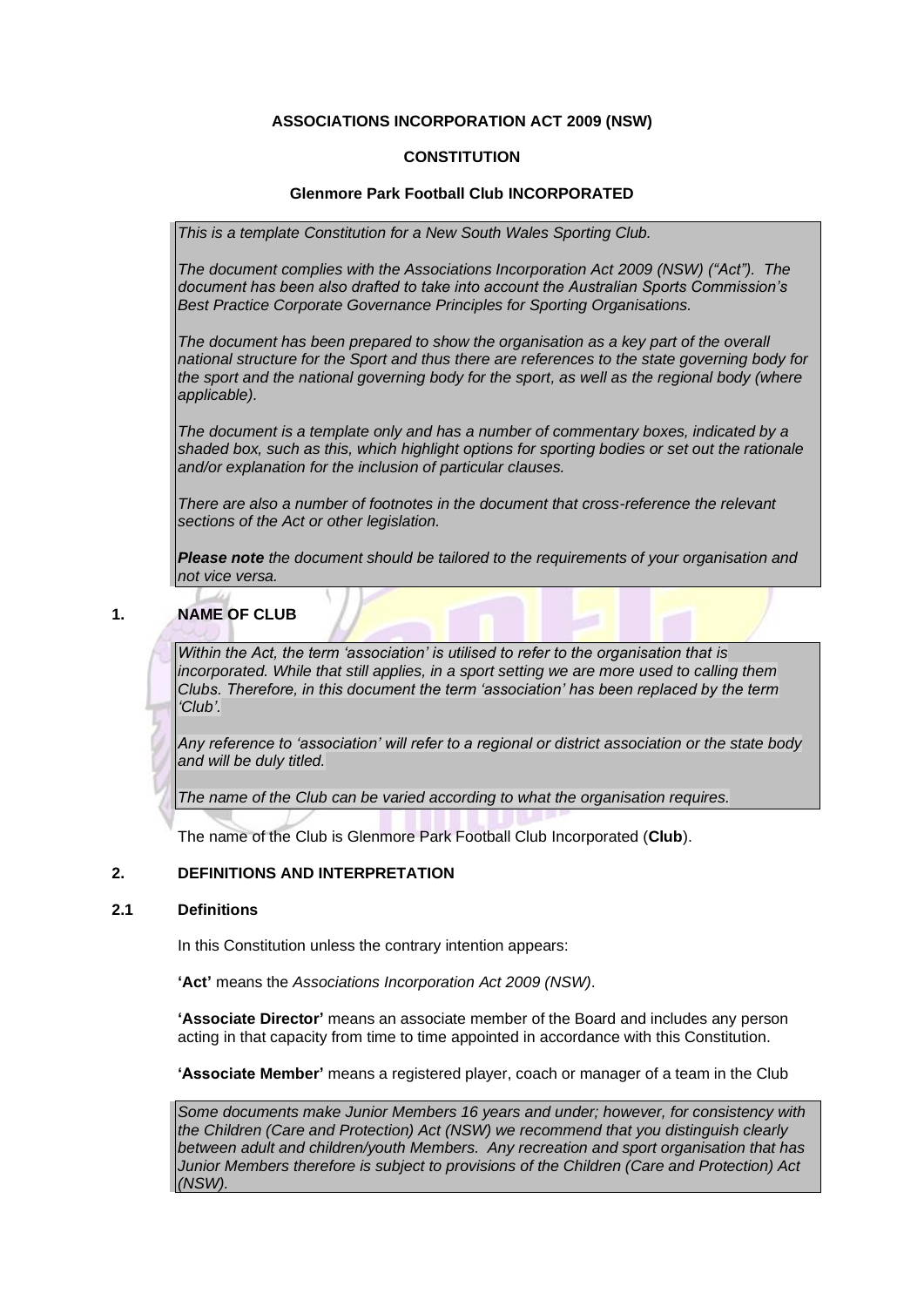**'Board'** means the body managing the Club and consisting of the directors.

*In the Act, the term "Committee" is used to describe the governing body of an incorporated association. "Board" is a term commonly used in documents on governance and will be used throughout this document.*

**'Committee Member'** means a Director or Associate Director.

**'Constitution'** means this Constitution of the Association.

*Although the Act refers to Rules the most common and accepted description of this document is "Constitution".*

**'Director'** means a Member of the Board and includes any person acting in that capacity from time to time appointed in accordance with this Constitution but does not include the Executive Director.

*This template refers to "Board" and "Directors" instead of committee and committee Members. The reason for this is that an incorporated association is still a corporation and its governors (whatever their title) owe duties to the Members and the Association. The document seeks to use true corporate governance terminology.* 

*There is also no "offices" such as President, Vice-President or Treasurer. These terms despite their cultural weight are not of any Constitutional relevance. There is nothing in the document which precludes such titles being attached to particular Director's offices.*

*Titles of Director positions and job descriptions can be included in Regulations, if desired.*

**'General Meeting'** means the annual or any special general meeting of the Club.

**'Intellectual Property'** means all rights subsisting in copyright, business names, names, trade marks (or signs), logos, designs, equipment including computer software, images (including photographs, videos or films) or service marks relating to the Association or any activity of or conducted, promoted or administered by the Association in New South Wales.

*It is important for a sporting organisation to recognise and protect its Intellectual Property; thus the inclusion of this definition.*

**'Life Member'** means an Individual appointed as a Life Member of the Club under **clause [5.2](#page-7-0)**.

**'Local area'** means the geographical area for which the Club is responsible as recognised by the regional and/or state organisations for Nepean Football Association of which the Club is a Member.

**'Ordinary Member'** means a registered, financial Member of the Club who is at least 18 years of age.

*The document seeks to capture as 'Members of the Club' all individual persons who are Members of the Club, and assumes that this Club would normally be the Member of a regional association or the state association.*

**'NSO'** means the National Sporting Organisation being Football Federation of Australia

**'Objects'** means the Objects of the Club in **clause 3**.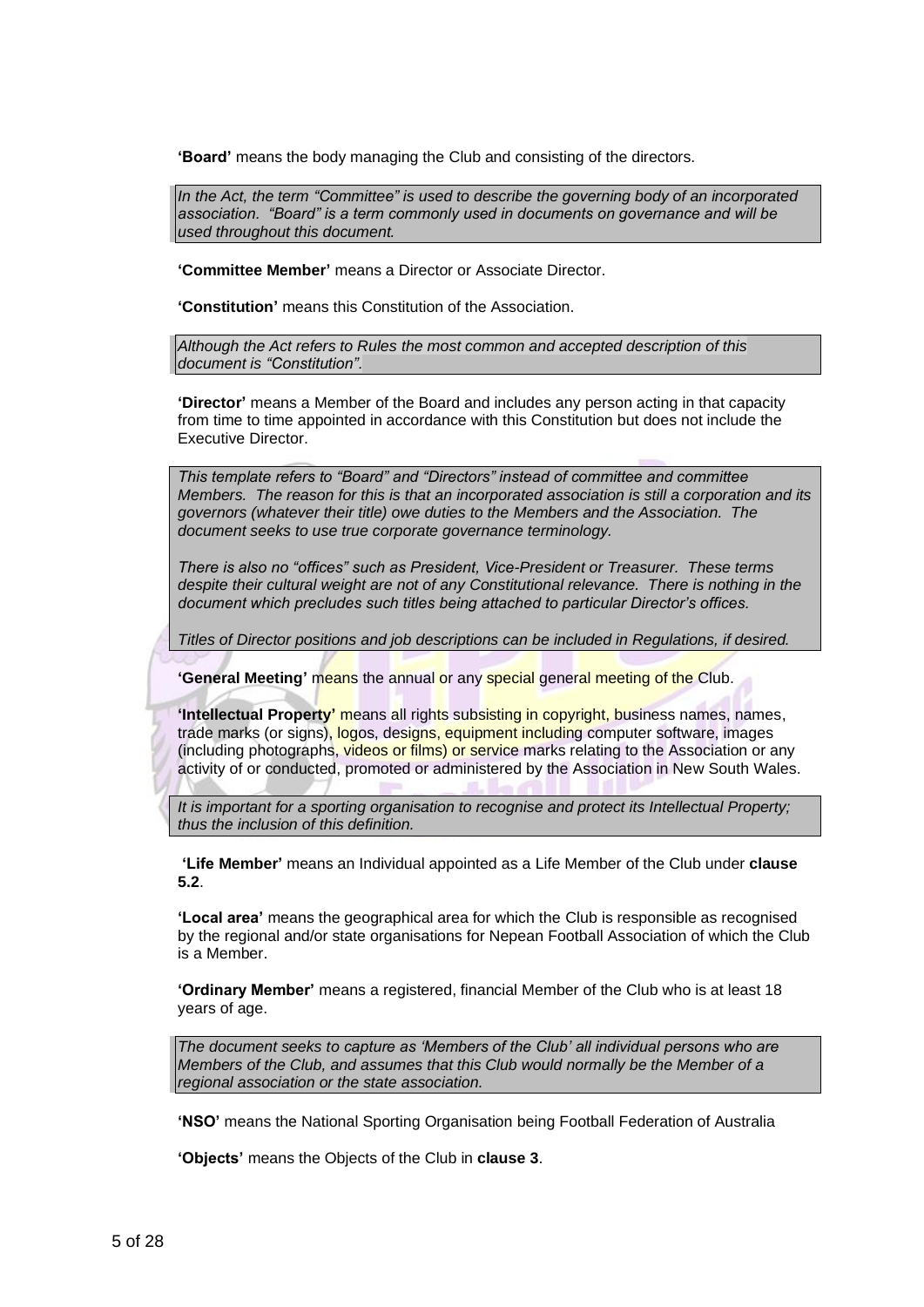**'Public Officer'** means the person appointed to be the public officer of the Association in accordance with the Act.

*A Director of the Association should perform the role of Public Officer. The Public Officer is the conduit for information flow between the Association and the regulator, therefore it is important that the Public Officer is a Director and informed about the Association's activities. Further, as the Public Officer has numerous responsibilities, it is important that they are a Director and therefore owe a duty to act in the best interests of the Association.*

**'Register'** means a register of Ordinary Members kept and maintained in accordance with **clause [7](#page-9-0)**.

**'RSO'** means the Regional Sporting Organisation being NFA

*If no RSO exists in relation your Sport/SSO/Club, delete RSO and all reference to it in this document – the deleted words may need to be replaced with SSO – if you require advice on this issue, contact the NSW Department of Arts, Sport and Recreation.*

**'Seal'** means the common Seal of [insert name of Club] (if any).

**'Special Resolution'** means a Special Resolution defined in the Act.

**'SSO'** means the State Sport Organisation being Football NSW

#### **2.2 Interpretation**

In this Constitution:

- (a) a reference to a function includes a reference to a power, authority and duty;
- (b) a reference to the exercise of a function includes, where the function is a power, authority or duty, a reference to the exercise of the power or authority of the performance of the duty:
- (c) words importing the singular include the plural and vice versa;
- (d) words importing any gender include the other genders;
- (e) references to persons include corporations and bodies politic;
- (f) references to a person include the legal personal representatives, successors and permitted assigns of that person;
- (g) a reference to a statute, ordinance, code or other law includes Regulations and other statutory instruments under it and consolidations, amendments, reenactments or replacements of any of them (whether of the same or any legislative authority having jurisdiction); and
- (h) a reference to "writing" shall unless the contrary intention appears, be construed as including references to printing, lithography, photography and other modes of representing or reproducing words in a visible form, including messages sent by electronic mail.

#### **2.3 Severance**

If any provision of this Constitution or any phrase contained in it is invalid or unenforceable, the phrase or provision is to be read down if possible, so as to be valid and enforceable, and otherwise shall be severed to the extent of the invalidity or unenforceability, without affecting the remaining provisions of this Constitution.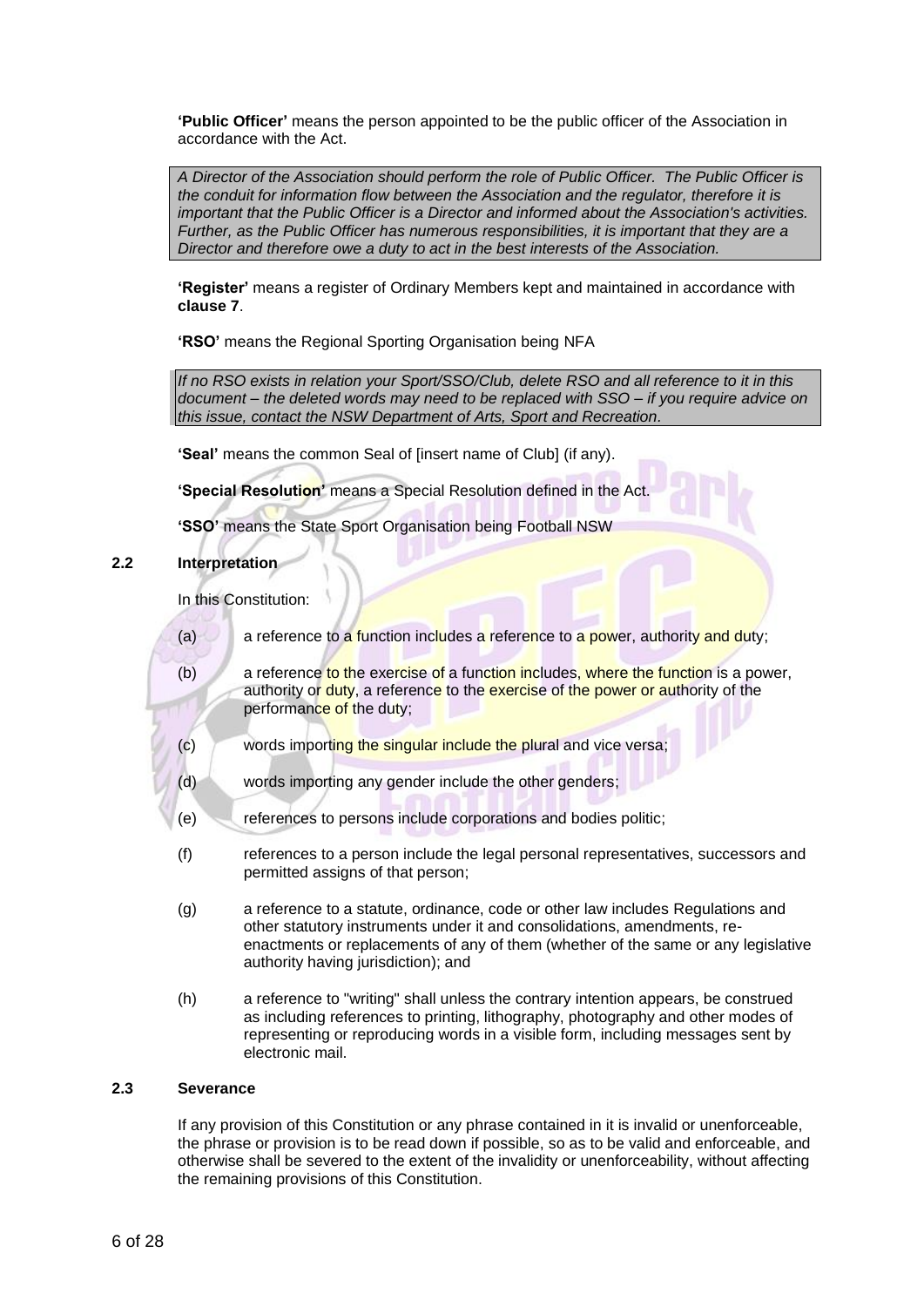#### **2.4 The Act**

Except where the contrary intention appears, in this Constitution, an expression that deals with a matter under the Act has the same meaning as that provision of the Act. Model rules under the Act are expressly displaced by this Constitution.

#### <span id="page-6-0"></span>**3. OBJECTS OF THE CLUB**

*The Objects of the Club are important and must be carefully considered. They are its reasons for existence and although this can be simply stated as 'promotion and encouragement of the Sport" the changes in regulatory and commercial as well as sporting landscapes require a 21st century sporting body to have broad Objects.*

*The Objects are expressed to apply to a club level organisation.*

The Club is established solely for the Objects. The Objects of the Club are established to:

- (a) conduct, encourage, promote, advance and administer football throughout the local area;
- (b) act, at all times, on behalf of and in the interest of the Members, its players and football in the local area
- (c) affiliate and otherwise liaise with the RSO, SSO and/or NSO of which the Club is a Member and adopt their rule and policy frameworks to further these Objects
- (d) abide by, promulgate, enforce and secure uniformity in the application of the rules of football as may be determined from time to time by NSO or IF and as may be necessary for the management and control of football and related activities in New South Wales:
- (e) advance the operations and activities of the Club throughout the local area;
- (f) have regard to the public interest in its operations; and

*Generally, rules made in the 'public interest' are less susceptible to challenge; therefore, this object reminds Club Members of the moral obligation to be mindful of the community when operating the Club.*

(g) undertake and or do all such things or activities which are necessary, incidental or conducive to the advancement of these Objects.

#### <span id="page-6-1"></span>**4. POWERS OF THE CLUB**

Solely for furthering the Objects, the Club has, in addition to the rights, powers and privileges conferred on it under section 25 of the Act, the legal capacity and powers of a company as set out under section 124 of the *Corporations Act 2001 (Cth)*.

#### <span id="page-6-2"></span>**5. MEMBERS ®**

*The Members of the Club and their rights and responsibilities are set out under this clause. The Member categories and their respective rights and responsibilities may of course vary depending on your Club structure.*

*Note that this section is linked to clause 27 – Voting at General Meetings as it defines voting rights at meetings of each membership category. It is advisable to cross-reference these two sections.*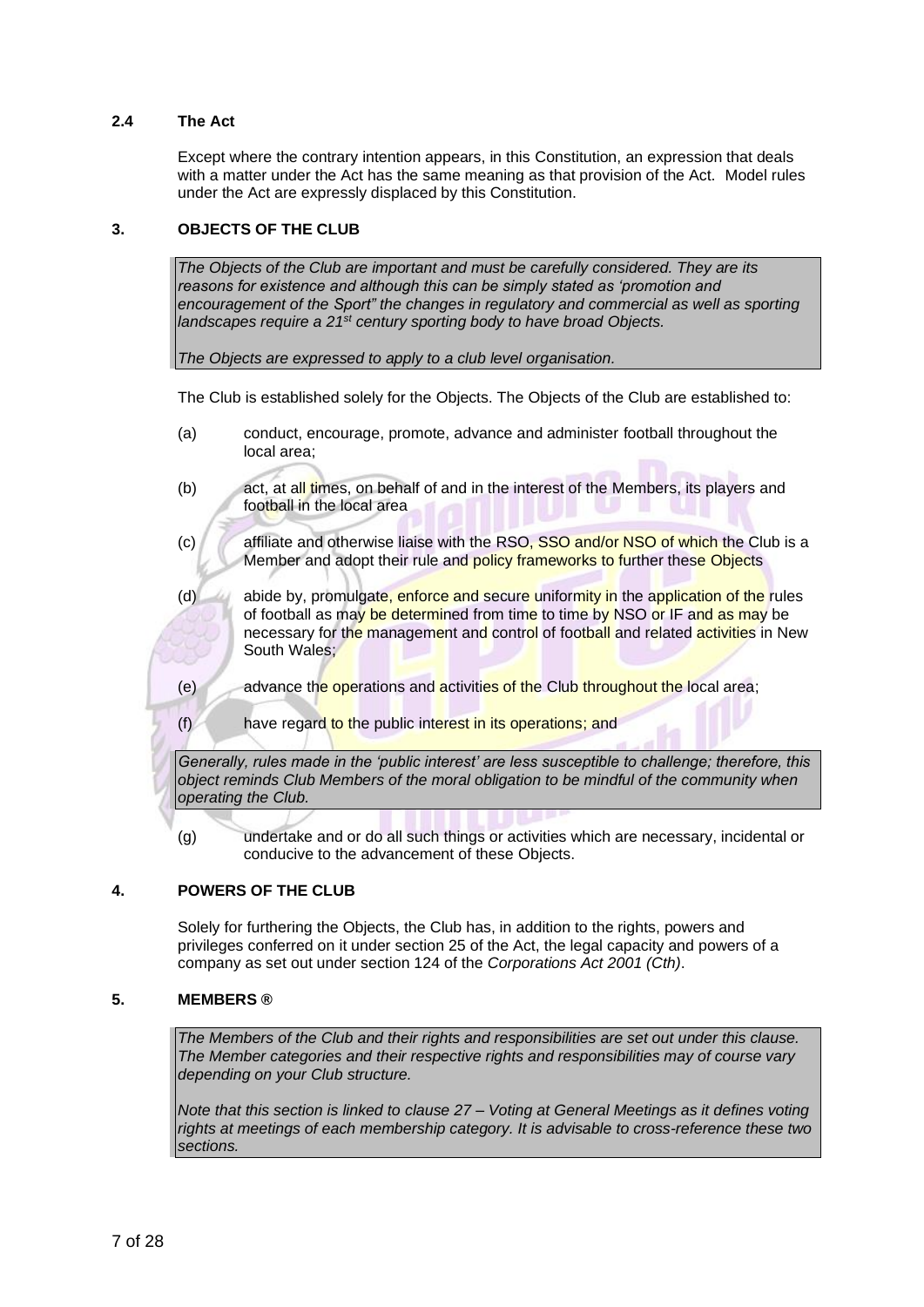#### <span id="page-7-1"></span>**5.1 Members ®**

The Members of the Club shall consist of:

(a) Life Members, who subject to this Constitution, shall have the right to receive notice of General Meetings and to be present, to debate and to vote at General Meetings;

*There is a trend towards making Life Members 'non voting' while still bestowing on them the other rights and privileges of membership.*

- (b) Committee Members, who subject to this Constitution, shall have the right to receive notice of General Meetings and to be present, to debate and to vote at General Meetings;
- (c) Ordinary Members, who subject to this Constitution, shall have the right to receive notice of General Meetings and to be present, to debate and to vote at General Meetings; and
- (d) Associate Members, who subject to this Constitution, shall have no right to receive notice of General Meetings and no right to debate or vote at General Meetings.

*Your Club may choose to refine your definition of 'juniors' to allow Junior Members who are aged 16 years and older to attend and vote at the annual general meeting (annual general meeting).*

*If your Club is primarily a junior competition Club or you have a high proportion of Junior Members, you may need to consider membership categories that ensure that your membership has representation in decision-making. One possibility is to make a parent/guardian of any junior Member a Member in his or her own right with the right to attend, participate and vote at the annual general meeting. This ensures the Club has adequate adult Members to maximise the potential for volunteer recruitment and the requirement that Board directors are also Members of the Club.* 

*This has the added benefit of making those parents/guardians subject to the Club's code of behaviour and therefore able to be disciplined for breaching those codes, e.g. dealing with sideline rage issues.*

## <span id="page-7-0"></span>**5.2 Life Members**

- (a) The Board may recommend to the annual general meeting that any natural person who has rendered distinguished service to the Club be appointed as a Life Member.
- (b) The nomination for Life Membership must be received by the board in writing on the appropriate nomination form by a Member of the Club, which must also be seconded by a Member of the Club
- (c) At least a 75% majority vote of approval from members voting at the Annual General Meeting of the Club is required.
- (d) A resolution of the annual general meeting to confer life membership (subject to **clause [5.2\(](#page-7-0)e)**) on the recommendation of the Board must be a Special Resolution.
- (e) A person must accept or reject the Club's resolution to confer life membership in writing. Upon written acceptance, the person's details shall be entered upon the Register, and from the time of entry on the Register the person shall be a Life Member.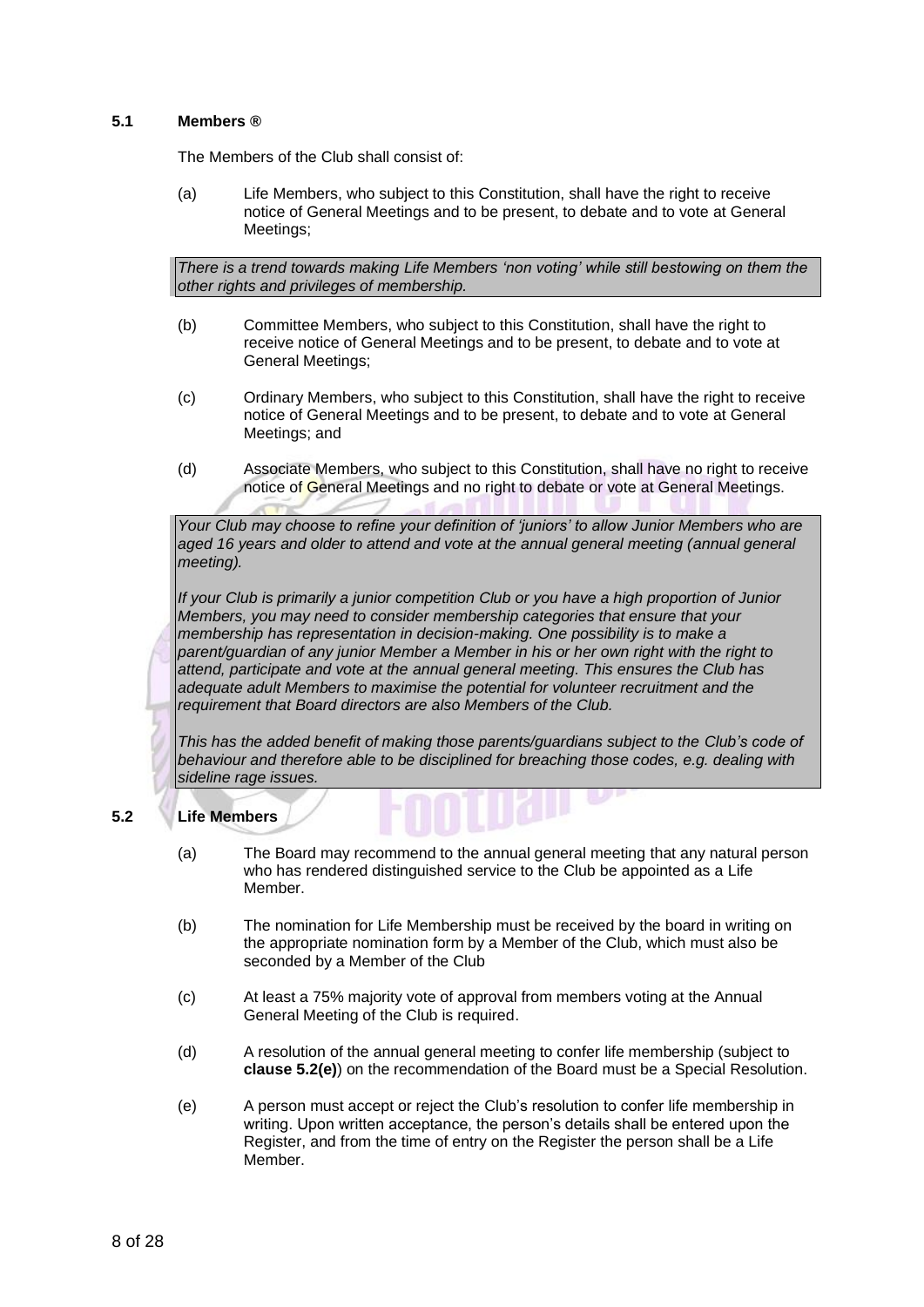- (f) When considering whether to recommend a member for eligibility to become a Life Member, the Board should consider that the nominee has;
	- (i) a minimum of twenty (20) years membership as a Playing Member and made a substantial contribution to the Club as agreed by the relevant Sub-Committee and the Management Committee; or
	- (ii) made a substantial contribution to the Club as an Honorary Member of the Club in the capacity as a member of the Management Committee (or a previous Management Committee), or one of the Club's Sub-Committees, for at least seven (7) years; or
	- (iii) been a Coach or Manager of any of the Club's teams, for at least fifteen (15) years and made a substantial contribution to the Club as agreed by the relevant Sub-Committee and the Management Committee; or
	- (iv) made an outstanding contribution to the Club for the last fifteen (15) years as agreed by the relevant Sub-Committee and the Management Committee; or
- (g) When a Life Member dies, they shall be listed as a Life Member with the word deceased' after their name

#### <span id="page-8-0"></span>**6. MEMBERSHIP**

**6.1** Membership types

Members can be –

- (a) Life member, as appointed as per clause 5.2 and have all rights and privileges as defined within these rules and subject to the qualifications and provisions within these rules, or
- (b) Committee member, elected as a director or general office bearer and have all rights and privileges as defined within these rules and subject to the qualifications and provisions within these rules, or
- (c) ordinary member, who has applied for membership with the club and has been approved by the board of directors, and have all rights and privileges as defined within these rules and subject to the qualifications and provisions within these rules, or
- (d) an associate member having registered to play in, coach or manage a soccer team under the control of Glenmore Park Football Club Incorporated and is not required to nominate for ordinary membership

An application for ordinary membership must be:

- (a) in writing on the form prescribed from time to time by the Board (if any), from the applicant or its nominated representative and lodged with the Club; and
- (b) accompanied by the appropriate fee (if any).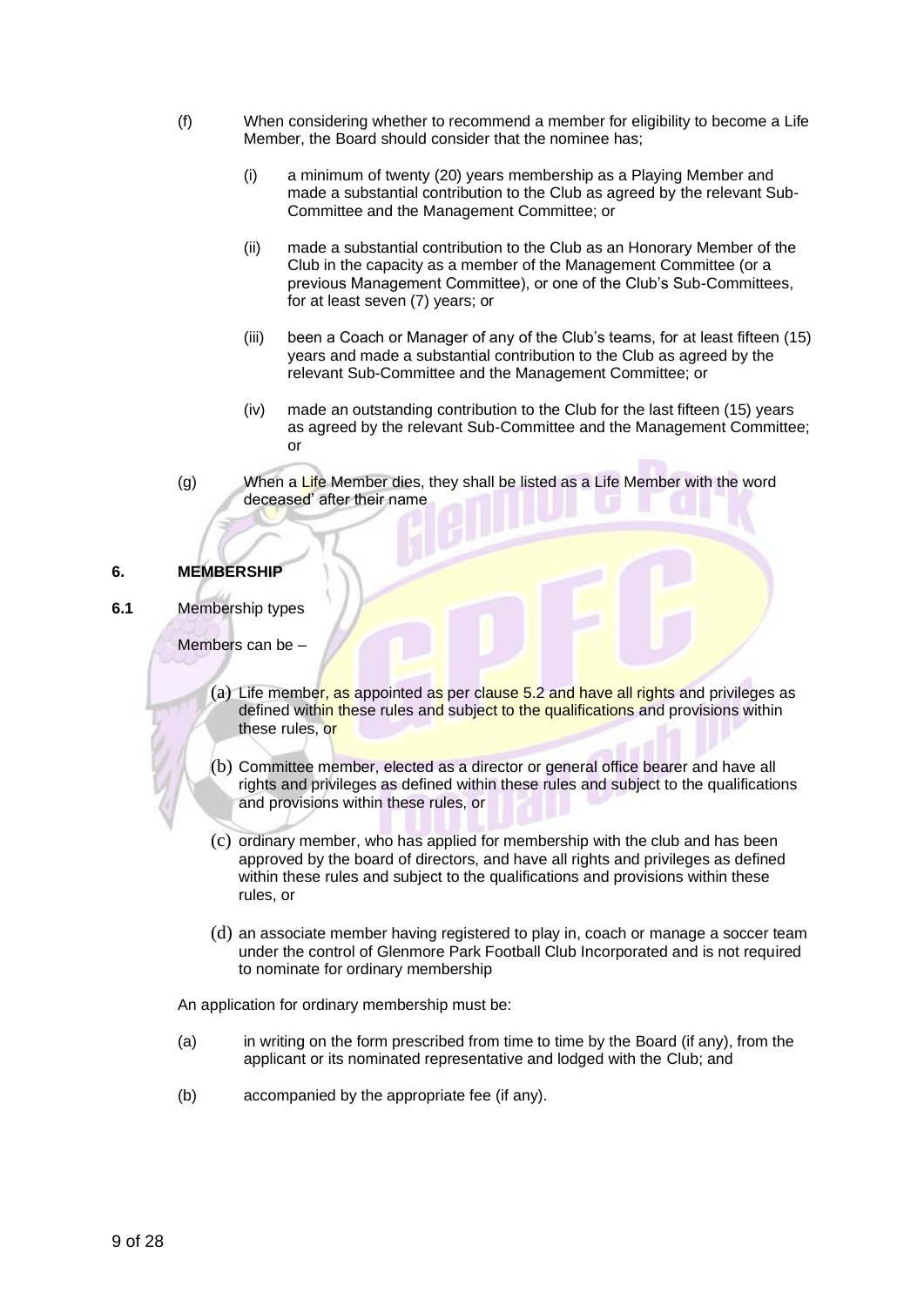#### **6.2 Discretion to Accept or Reject Application**

- (a) The Club may accept or reject an application whether the applicant has complied with the requirements in **clause 6.1 (b)** or not. The Club shall not be required or compelled to provide any reason for such acceptance or rejection.
- (b) Where the Club accepts an application, the applicant shall become a Member. Membership shall be deemed to commence upon acceptance of the application by the Club. The Register shall be amended accordingly as soon as practicable.
- (c) Where the Club rejects an application, it shall refund any fees forwarded with the application and the application shall be deemed rejected by the Club.

#### **6.3 Renewal**

Members (other than Life Members) must renew their membership annually in accordance with the procedures set down by the Club in Regulations from time to time.

#### <span id="page-9-2"></span><span id="page-9-1"></span>**6.4 Deemed Membership**

- (a) All persons who are, prior to the approval of this Constitution under the Act, Members of the Club shall be deemed Members from the time of approval of this Constitution under the Act.
- (b) Any Members of the Club, prior to approval of this Constitution under the Act, who are not deemed Members under **claus[e 6.4](#page-9-1)[\(a\)](#page-9-2)** shall be entitled to carry on such functions analogous to their previous functions as are provided for under this Constitution.

#### <span id="page-9-0"></span>**7. REGISTER OF MEMBERS ®**

#### **7.1 Club to Keep Register**

The Club shall keep and maintain a Register in which shall be entered (as a minimum):

- (a) the full name, address and date of entry of each Member; and
- (b) where applicable, the date of termination of membership of any Member.

Members shall provide notice of any change and required details to the Club within one month of such change.

*Although it is unlikely that your Club will be required to abide by the Commonwealth Privacy Act (2000), it is good practice to inform your Members of the process of collection and security of personal data.* 

*This is especially important if you are passing on personal information to a third party, such as the regional and/or state association, and in some cases, the NSO.* 

*The Australian Sports Commission has developed National Privacy Principles to assist organisations with handling this. This is available on the website: www.ausport.gov.au* 

*Details of your Club Privacy Policy and Procedures for handling and securing personal details of Members can be outlined in the Club Regulations. Your regional and/or state association may have information that will assist you in developing this.*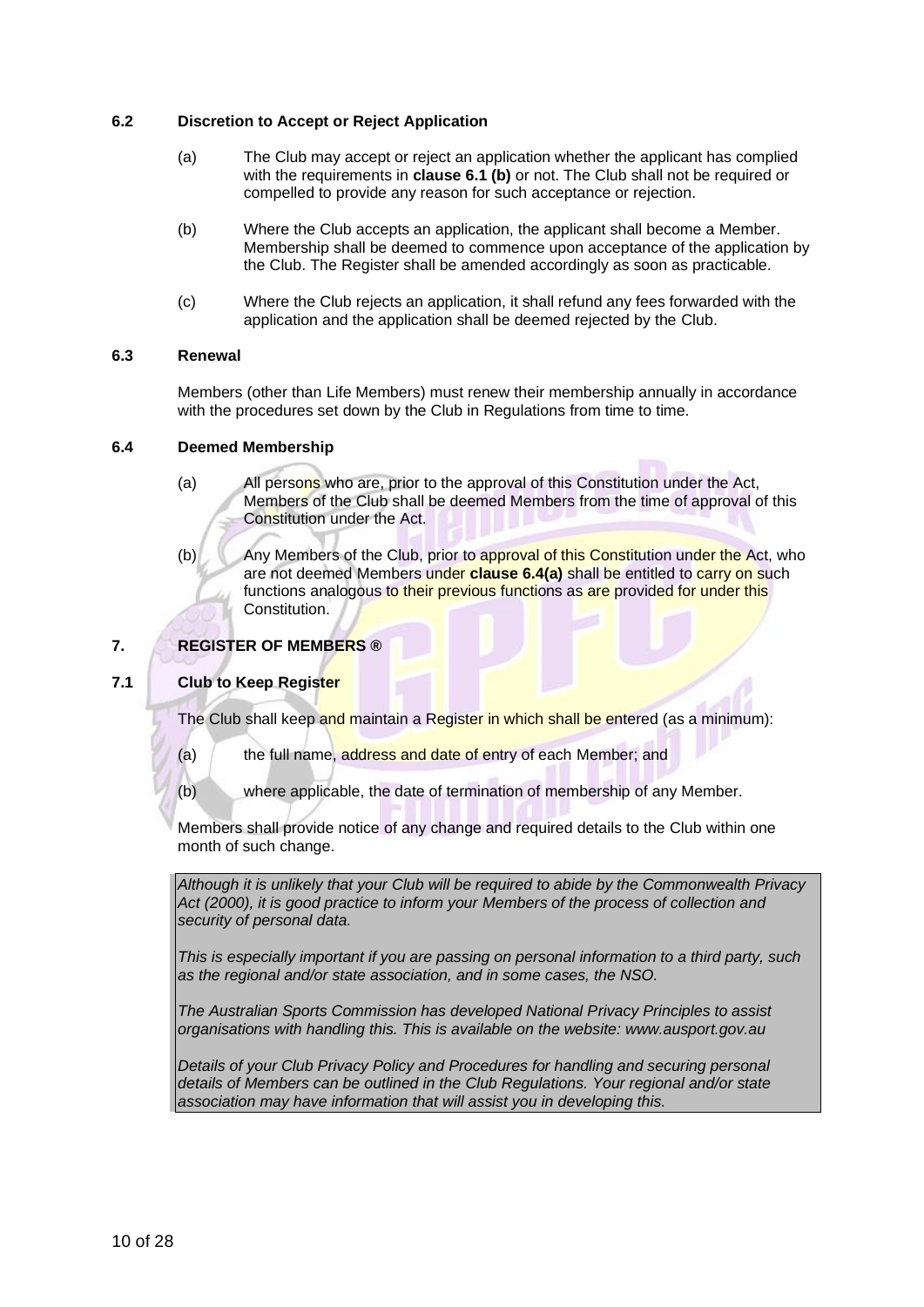#### **7.2 Inspection of Register**

Having regard to the Act, confidentiality considerations and privacy laws, an extract of the Register, excluding the address or other direct contact details of any Member, shall be available for inspection (but not copying) by Members, upon reasonable request.

#### **7.3 Use of Register**

Subject to the Act, confidentiality considerations and privacy laws, the Register may be used to further the Objects, in such manner as the Board considers appropriate.

#### <span id="page-10-0"></span>**8. EFFECT OF MEMBERSHIP**

*This clause reconfirms the requirements of the Act and that the Constitution is a contract between the Association and its Members.*

Members acknowledge and agree that:

- (a) This Constitution forms a contract between each of them and the Club and that they are bound by this Constitution and the Regulations.
- (b) they shall comply with and observe this Constitution and the Regulations and any determination, resolution or policy which may be made or passed by the Board or other entity with delegated authority;
- (c) by submitting to this Constitution and Regulations they are subject to the jurisdiction of the Club, RSO, SSO and NSO.
- (d) the Constitution and Regulations are necessary and reasonable for promoting the Objects and particularly the advancement and protection of football; and
- (e) they are entitled to all benefits, advantages, privileges and services of Club membership. **h** III

#### <span id="page-10-1"></span>**9. DISCONTINUANCE OF MEMBERSHIP**

#### <span id="page-10-3"></span><span id="page-10-2"></span>**9.1 Notice of Resignation**

- (a) A Member who has paid all arrears of fees payable to the Club may resign or withdraw from membership of the Club by giving one month's notice in writing to the Club.
- (b) Once the Club receives a notice of resignation of membership given under **clause [9.1](#page-10-2)[\(a\)](#page-10-3)**, it must make an entry in the Register that records the date on which the Member ceased to be a Member.

#### <span id="page-10-5"></span><span id="page-10-4"></span>**9.2 Discontinuance for Breach**

- (a) Membership of the Club may be discontinued by the Board upon breach of any clause of this Constitution or the Regulations, including, but not limited to, the failure to pay any monies owed to the Club, failure to comply with the Regulations or any resolutions or determinations made or passed by the Board or any duly authorised committee.
- (b) Membership shall not be discontinued by the Board under **clause [9.2](#page-10-4)[\(a\)](#page-10-5)** without the Board first giving the accused Member the opportunity to explain the breach and/or remedy the breach.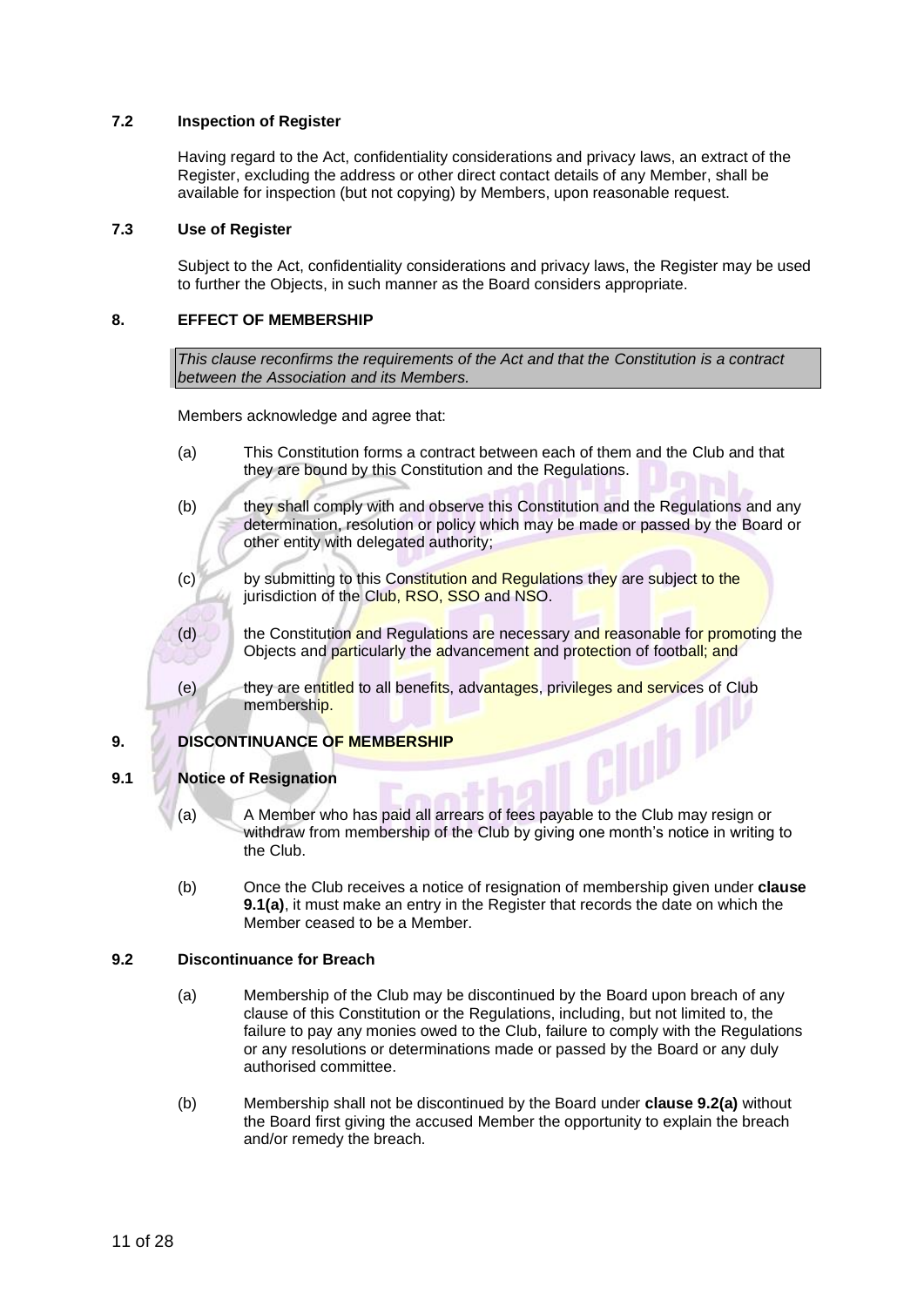(c) Where a Member fails, in the Board's view to adequately explain the breach, that Member's membership shall be discontinued under **clause [9.2](#page-10-4)[\(a\)](#page-10-5)** by the Club giving written notice of the discontinuance to the Member. The Register shall be amended to reflect any discontinuance of membership under this **clause 9.2** as soon as practicable.

#### **9.3 Member to Re-Apply**

A Member whose membership has been discontinued under **clause[s 9.1](#page-10-2) or [9.2](#page-10-4)**:

- (a) must seek renewal or re-apply for membership in accordance with this Constitution; and
- (b) may be re-admitted at the discretion of the Board.

#### **9.4 Forfeiture of Rights**

A Member who ceases to be a Member, for whatever reason, shall forfeit all rights in and claims upon the Club and its property and shall not use any property of the Club including Intellectual Property. Any Club documents, records or other property in the possession, custody or control of that Member shall be returned to the Club immediately.

#### **9.5 Membership may be Reinstated**

Membership which has been discontinued under this **clause [9](#page-10-1)** may be reinstated at the discretion of the Board, with such conditions as it deems appropriate.

#### <span id="page-11-0"></span>**10. DISCIPLINE ®**

(a) The Board may commence or cause to be commenced disciplinary proceedings against a Member who has allegedly: (i) breached, failed, refused or neglected to comply with a provision of this Constitution, the Regulations or any resolution or determination of the Board or any duly authorised committee (ii) acted in a manner unbecoming of a Member, or prejudicial to the purposes and interests of the Club and/or football; or (iii) brought the Club, any other Member or football into disrepute. That Member will be subject to and will submit unreservedly to the jurisdiction,

procedures, penalties and the appeal mechanisms of the Club set out in the Regulations.

(b) The Board may appoint a Judiciary Committee to deal with any disciplinary matter referred to it. Such a Judiciary Committee shall operate in accordance with the procedures expressed in the Regulations but is subject always to the Act.

#### <span id="page-11-1"></span>**11. SUBSCRIPTIONS AND FEES ®**

*The fees of the Club are the sole province of the Board NOT the membership. Should the Members seek to interfere or assume responsibility for the setting of fees and/or budgets, they risk potential liability.*

The annual membership subscription (if any) and any fees or other levies payable by Members to the Club and the time for and manner of payment shall be as determined by the Board.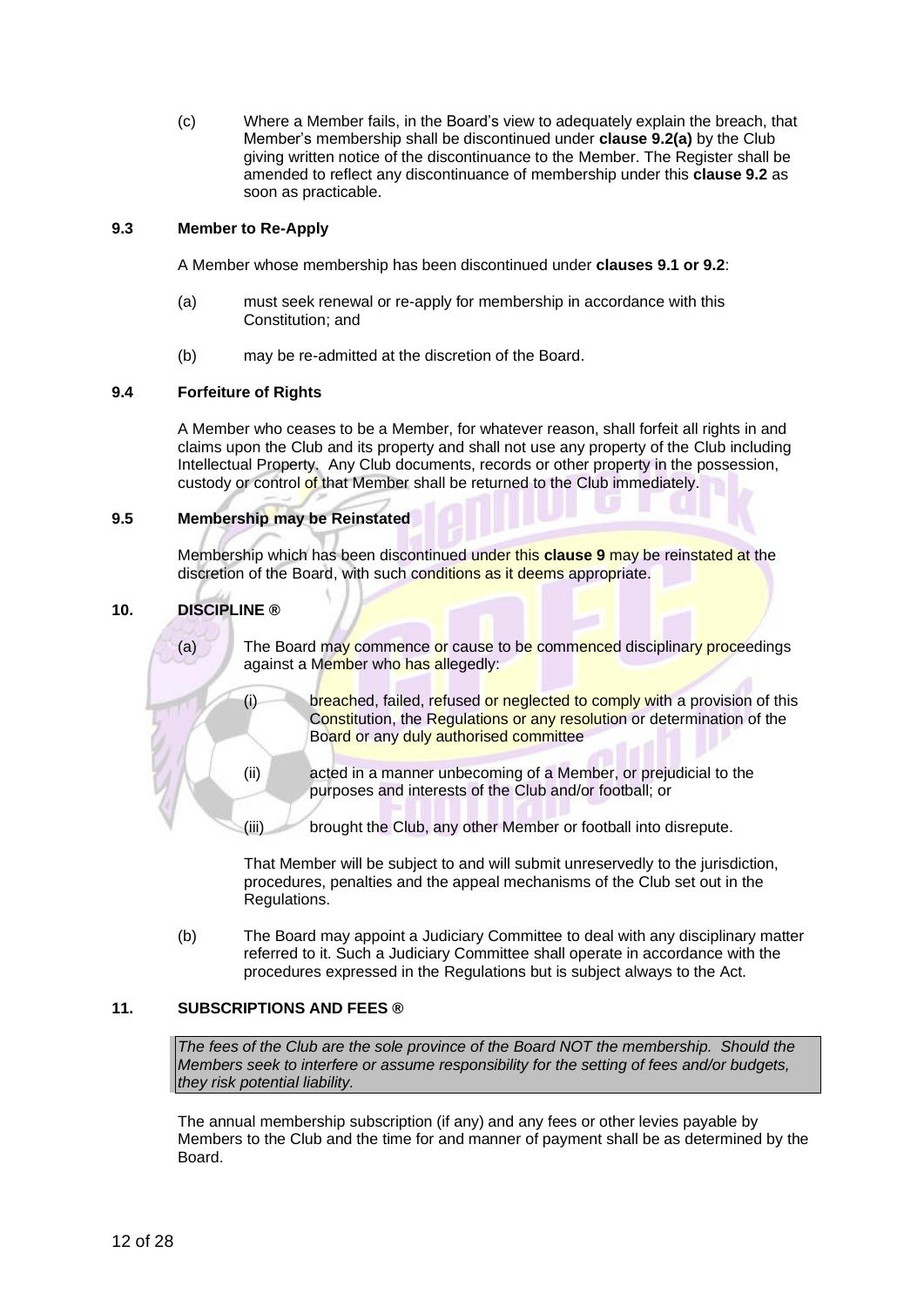#### <span id="page-12-0"></span>**12. EXISTING DIRECTORS**

The Members of the administrative or governing body (by whatever name called) of the Club in office immediately prior to approval of this Constitution under the Act shall continue in those positions until the next annual general meeting following such adoption of this Constitution. After this General Meeting the positions of Directors shall be filled, vacated and otherwise dealt with in accordance with this Constitution.

#### <span id="page-12-1"></span>**13. POWERS OF THE BOARD**

*Taken from the Australian Sports Commission's Principles of Good Governance document:*

*The Board's primary responsibility is one of trusteeship on behalf of its stakeholders, ensuring that the legal entity, the Club, remains viable and effective in the present and for the future. The Board's role includes determining the Club's strategic direction, core values and ethical framework, as well as key objectives and performance measures. A key critical component of this role is the Board's ultimate authority and responsibility for financial operations and budgeting to ensure the achievement of strategic objectives.*

Subject to the Act and this Constitution, the business of the Club shall be managed and the powers of the Club shall be exercised by the Board. . In particular, the Board shall act in accordance with the Objects and shall operate for the benefit of the Members and the community throughout the local area.

#### **13.1 Making and amending By-laws, Regulations and Rules:**

(a) The board will have the authority to make, alter, modify or delete by laws and regulations as it deems fit, but must at all times be subject to this constitution.



(b) All current by-laws in effect before the AGM held 19th November 2014 will continue to be in affect after that meeting.

(c) The new by-law or modified or deleted by-law will remain in effect until an AGM is held in the calendar year in which the by-law was made, altered, modified or deleted. If this is failed to be done the by-law will revert back to its original meaning and words, and does not affect the validity of anything previously carried out by the board or anyone pursuant to that by-law , regulation or rule.

(d) Subject to this constitution the club during an SGM or AGM can amend, repeal and replace any by-law and replace any by-law, regulation or rule made by the board.

#### **13.2 Effect of By-law, Regulation or Rule**

A By-law, Regulation or Rule:

- (a) is subject to this Constitution;
- (b) shall not be inconsistent with the Constitution or any By-law, Regulation or
- (c) Rule of Football NSW and, to the extent that there exists any inconsistency,
- (d) the By-law, Regulation or Rule of the Association shall be of no effect;
- (e) must be consistent with this Constitution and, if not, the Constitution prevails
- (f) to the extent of any inconsistency; and
- (g) when in force, is binding on all Members and has the same effect as a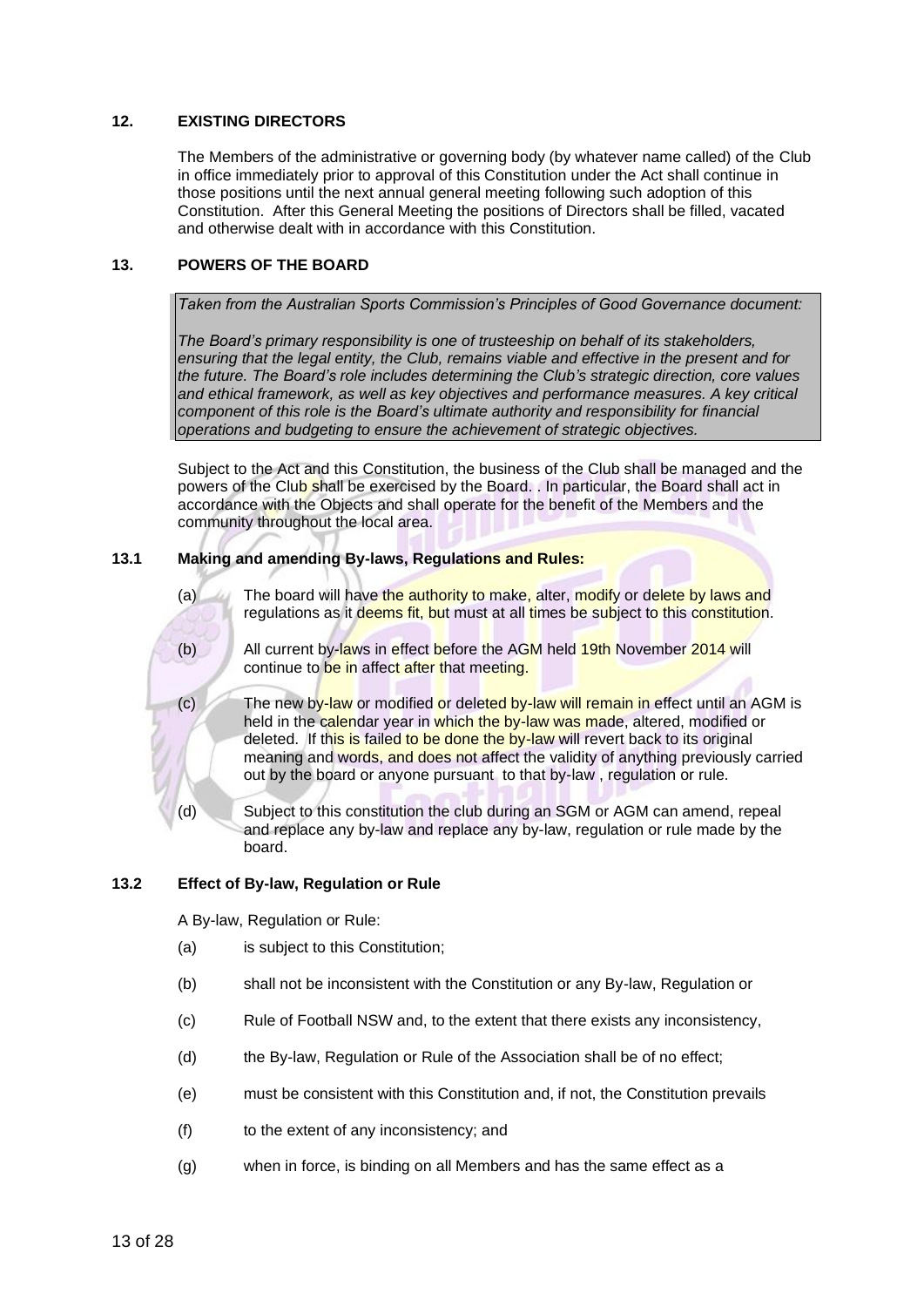(h) h) provision in this Constitution

#### <span id="page-13-0"></span>**14. COMPOSITION OF THE BOARD**

*The numbers on the Board will vary. This template has seven elected directors and up to two 'external' appointed directors who may be appointed by the elected directors.* 

*The Club needs to ensure it has a Board size and composition that meets its needs.*

#### **14.1 Composition of the Board**

The Board shall comprise

- (a) Five elected directors who must all be Members and who shall be elected under **clause 15**; who will fill the positions of President, Vice President, Secretary, Treasurer and Competition Secretary; and
- (b) Associated Directors, the number determined by the Directors from time to time

(i) Associate Directors will fill such roles as Registrar, Member Protection Information Officer, Canteen Coordinators, Coaching Co-ordinators;

(ii) General Committee members;

(iii) Other positions as determined by the Directors from time to time.

#### **14.2 Election and Appointment of Directors ®**

*The process for electing and appointing Directors is not entrenched in the Constitution. It is set out in the Regulations and can be by such process as the Club deems appropriate.*

- (a) The elected Directors shall be elected under **clause [15](#page-13-1)**.
- (b) The appointed Directors may be appointed under **clause 16**.
- (c) There is no maximum number of consecutive terms for which a committee member may hold office.

#### **14.3 Portfolios ®**

*The trend in sporting organisations is not to entrench portfolios or titles in the Constitution. If it is determined to allocate portfolios or titles to Directors, it is considered that the discretion simply be retained in the Board so as to maintain flexibility and not require Constitutional change if a portfolio is no longer required. Structure, participation and operation of portfolios can be documented in the Club Regulations.*

The Board may allocate portfolios to directors.

#### <span id="page-13-1"></span>**15. ELECTED DIRECTORS**

#### **15.1 Nomination for Board ®**

(a) Nominations for elected Director positions shall be called for forty-eight (48) days prior to the annual general meeting. When calling for nominations, details of the necessary qualifications and job descriptions for the positions shall also be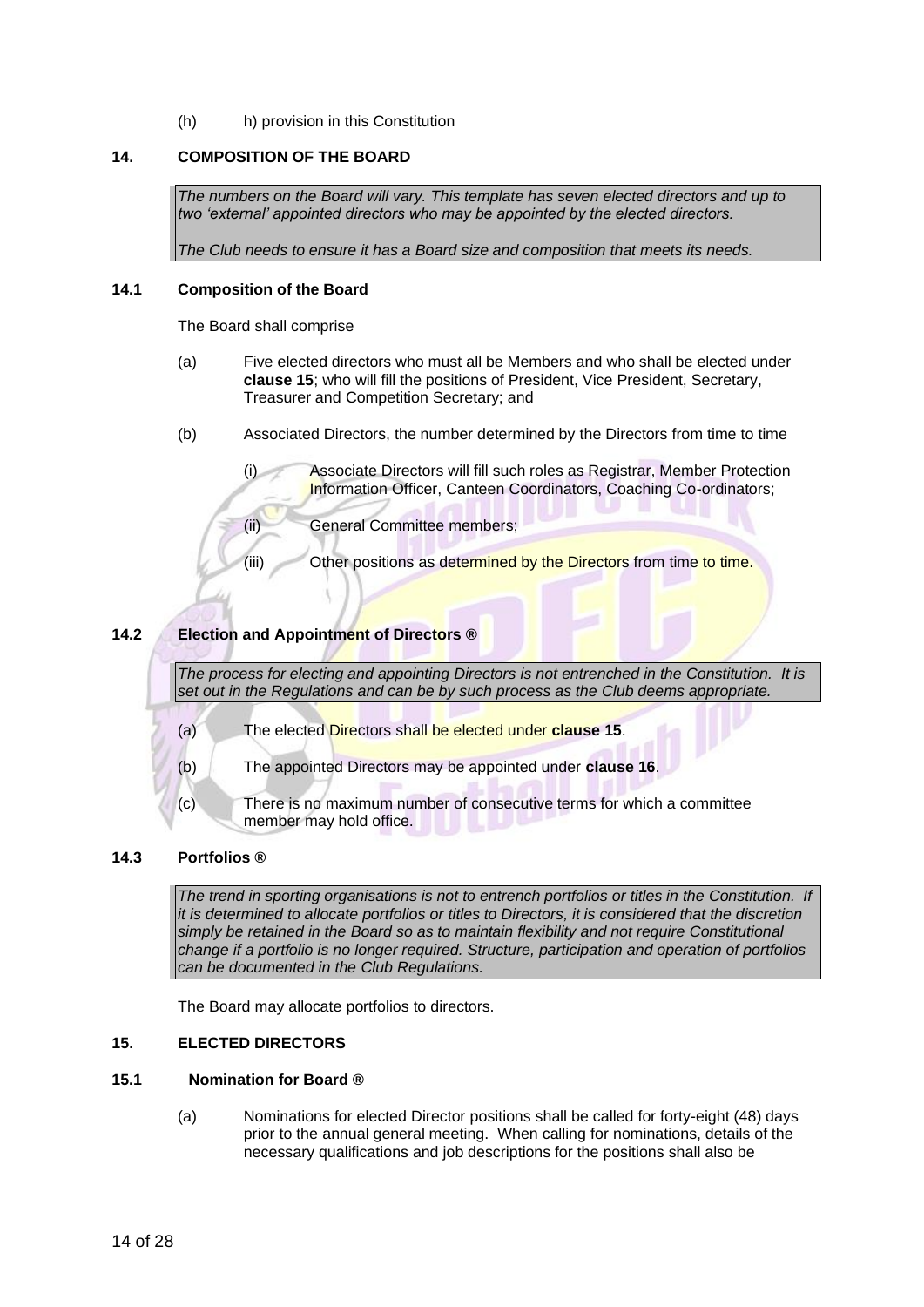provided. Qualifications and job descriptions shall be determined by the Board from time to time.

- (b) Nominees for elected Director positions must declare any position they hold in an NSO, SSO or any football club affiliated with RSO.
- (c) or RSO.

#### **15.2 Form of Nomination**

Nominations must be:

- (a) in writing;
- (b) on the prescribed form (if any) provided for that purpose;
- (c) signed by two Individual Members;
- (d) certified by the nominee (who must be a Member) expressing his willingness to accept the position for which he is nominated; and
- (e) delivered to the Club Secretary not less than ten (10) days before the date fixed for the annual general meeting.

<span id="page-14-0"></span>**15.3 Elections ®**

*The election process is to be set out in the Regulations. It should be the process which the Club considers is best for it.*

<span id="page-14-1"></span>(a) If the number of nominations received is equal to the number of vacancies to be filled or if there are insufficient nominations received to fill all vacancies on the Board, then those nominated shall be declared elected only if approved by the majority of **Members** entitled to vote.

(b) If there are insufficient nominations received to fill all vacancies on the Board, or if a person is not approved by the majority of Members under **claus[e 15.3](#page-14-0)[\(a\)](#page-14-1)**, the positions will be deemed casual vacancies under **clause [17.1](#page-15-2)**.

- (c) If the number of nominations exceeds the number of vacancies to be filled, voting papers shall be prepared containing the names of the candidates in alphabetical order for each vacancy on the Board.
- (d) Voting shall be conducted in such a manner and by such a method as determined by the Board from time to time.

#### <span id="page-14-2"></span>**15.4 Term of Appointment for Elected Directors**

*Under this template Directors' terms are for two years, although this can be changed. It is recommended that the Club consider the introduction of a staggered rotation system for Board Members, with half of the directors' positions becoming vacant each year as suggested in this clause.* 

(a) Directors elected under **clause [15](#page-13-1)** shall be elected for a term of two years. Subject to provisions in this Constitution relating to early retirement or removal of Directors, elected Directors shall remain in office from the conclusion of the annual general meeting at which the election occurred until the conclusion of the second annual general meeting following.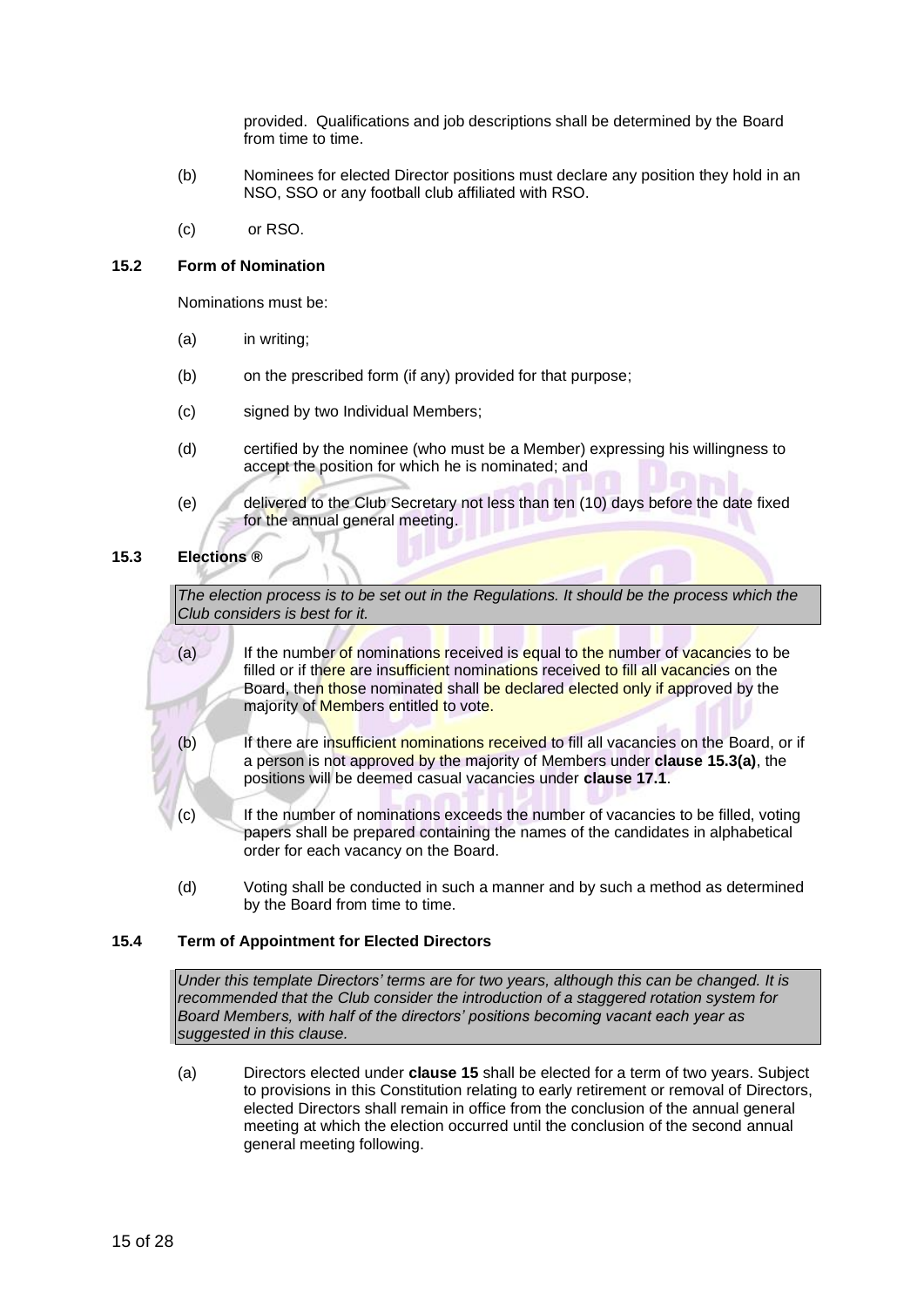- <span id="page-15-3"></span>(b) Three (3) elected Directors shall retire in each odd year and two (2) elected Directors shall retire in each even year until, after two (2) years the five (5) original elected Directors have retired after which those elected Directors (or their replacements) who first retired, shall retire and so on.
- (c) The sequence of retirements under **clause [15.4](#page-14-2)[\(b\)](#page-15-3)** to ensure rotational terms shall be determined by the Board. If the Board can not agree it will be determined by lot.

*Under this template a Director can only serve four, two year terms but again this can be changed.*

#### <span id="page-15-0"></span>**16. APPOINTED DIRECTORS**

*Appointed Directors need not be appointed every year. The principle behind them is to provide to the Elected Directors with additional skills that may facilitate or assist the Board with a particular issue with time. For example, a Club may require marketing or lobbying skills. It can then approach and invite an appropriately skilled person to join the Board as an Appointed Director.*

#### **16.1 Appointment of Directors**

The elected Directors may appoint up to two (2) appointed Directors.

#### **16.2 Qualifications for Appointed Directors**

The appointed Directors may have specific skills in commerce, finance, marketing, law or business generally or such other skills which complement the Board composition. They do not need to be Members.

#### **16.3 Term of Appointment**

- (a) Appointed directors may be appointed by the elected directors under this Constitution for a term of two years, which shall commence from the first Board meeting after the annual general meeting until after the conclusion of the second annual general meeting that follows.
- (b) Appointed Directors may be appointed to ensure rotational terms that coincide with the elected Directors' rotational terms.
- (c) Any adjustment to the term of appointed Directors appointed under this Constitution necessary to ensure rotational terms under this Constitution shall be determined by the Board.

#### <span id="page-15-1"></span>**17. VACANCIES ON THE BOARD**

#### <span id="page-15-2"></span>**17.1 Casual Vacancies**

Any casual vacancy occurring in the position of Director may be filled by the remaining Directors from among appropriately qualified persons. Any casual vacancy may only be filled for the remainder of the Director's term under this Constitution.

#### **17.2 Grounds for Termination of Director**

In addition to the circumstances in which the office of a Director becomes vacant by virtue of the Act, the office of a Director becomes vacant if the Director:

(a) dies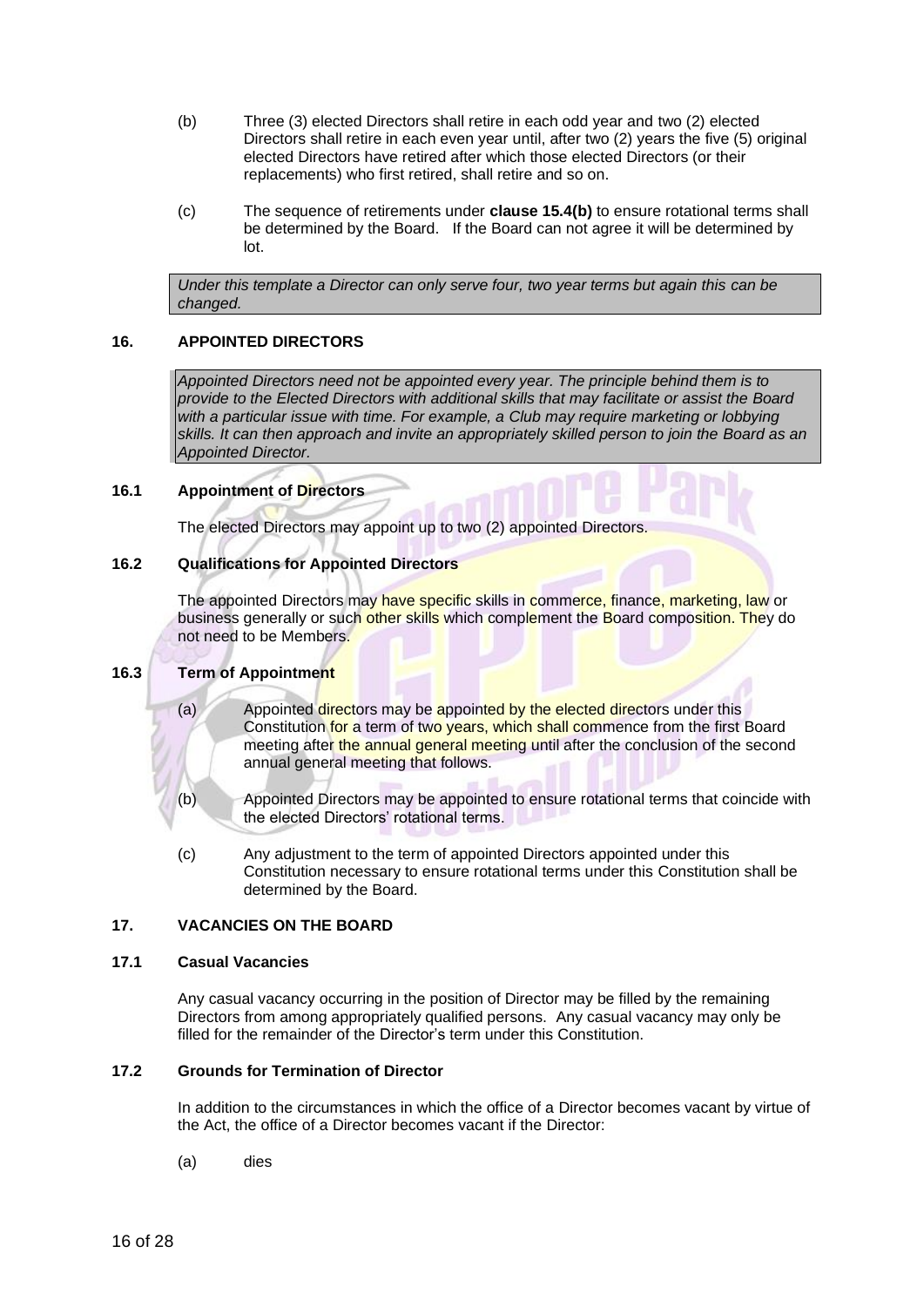- (b) becomes bankrupt or makes any arrangement or composition with his creditors generally
- (c) becomes of unsound mind or a person whose person or estate is liable to be dealt with in anyway under the law relating to mental health
- (d) resigns his office in writing to the Club
- (e) is absent without the consent of the Board from meetings of the Board held during a period of three months
- (f) holds any office of employment with the Club without the approval of the Board
- (g) is directly or indirectly interested in any contract or proposed contract with the Club and fails to declare the nature of that interest
- (h) in the opinion of the Board (but subject always to this Constitution):
	- (i) has acted in a manner unbecoming or prejudicial to the Objects and interests of the Club
	- (i) has brought the Club into disrepute
- (i) is removed by Special Resolution; or
- (i) would otherwise be prohibited from being a director of a corporation under the *Corporations Act 2001 (Cth.)*.

#### **17.3 Board May Act**

In the event of a casual vacancy or vacancies in the office of a Director or Directors, the remaining Directors may act. However, if the number of remaining Directors is not sufficient to constitute a quorum at a meeting of the Board, they may act only for the purpose of increasing the number of Director to a number sufficient to constitute a quorum.

#### <span id="page-16-0"></span>**18. MEETINGS OF THE BOARD**

*These clauses of the template have been drafted so that they comply with the law, but also to provide the Board maximum flexibility in terms of how it meets the Australian Sport Commission's 'Governance Principles: A good practice guide'. The principles recommend that a Board meet no less than six times per year and as often as monthly. A small Club may only need to meet bi-monthly to properly conduct its business. In alternate months it may meet not as a Board, but as a committee to address operational issues thereby keeping separate the strategic and operational dimensions of running a Club.*

#### **18.1 Board to Meet**

The Board shall meet as often as is deemed necessary in every calendar year for the dispatch of business (and shall be at least as often as is required under the Act). Subject to this Constitution, it may adjourn and otherwise regulate its meetings as it thinks fit. A director may at any time convene a meeting of the Board within reasonable time.

#### **18.2 Decisions of Board**

Subject to this Constitution, questions arising at any meeting of the Board shall be decided by a majority of votes and a determination of a majority of directors shall for all purposes be deemed a determination of the Board. All directors shall have one vote on any question. Where voting is equal, the chairperson may exercise a casting vote. If the chairperson does not exercise a casting vote, the motion will be lost.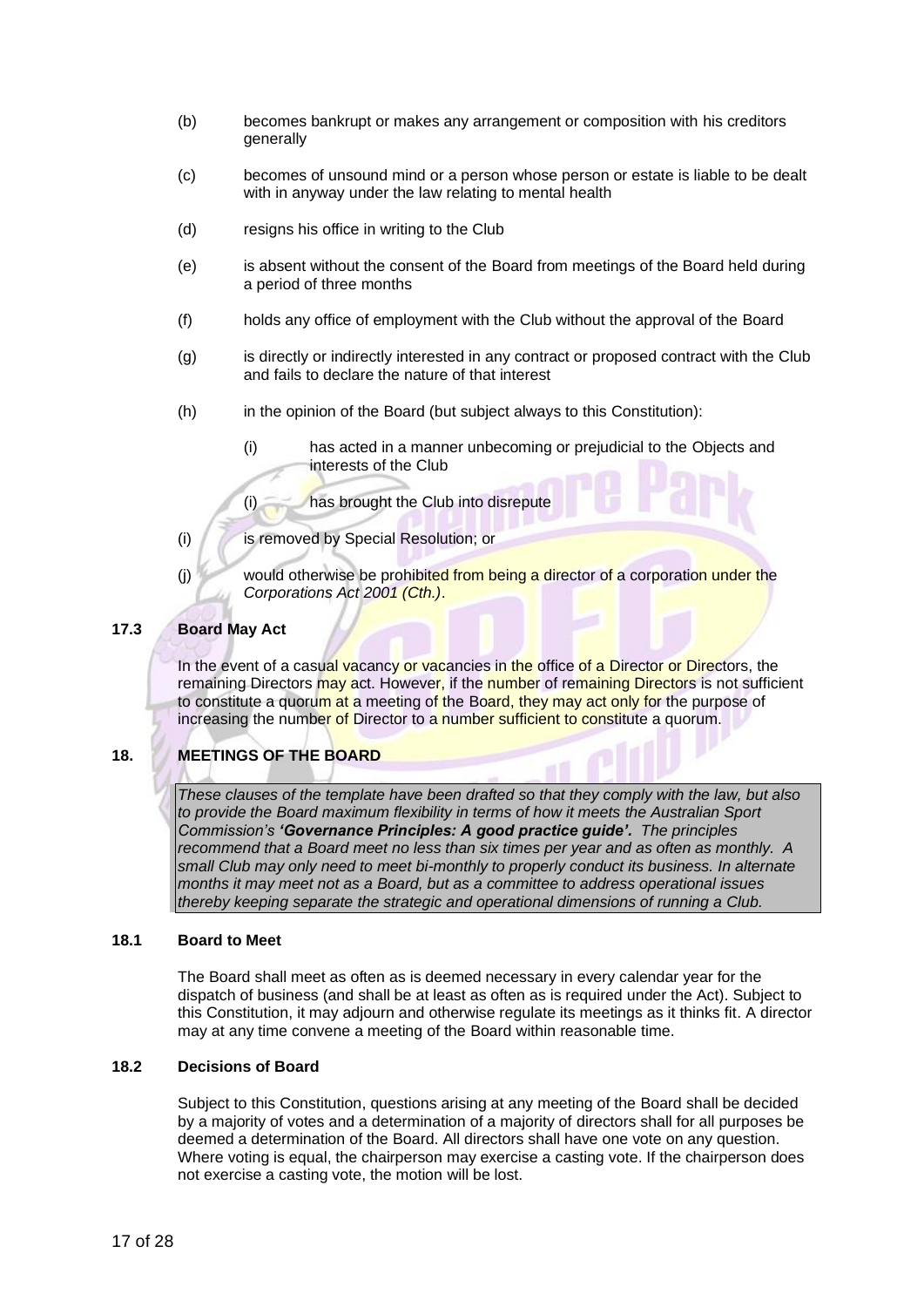*This template gives the chairperson a discretionary casting vote. This is optional.* 

*The Australian Sport Commission's 'Governance Principles: A good practice guide' recommends that 'votes taken at Board or General Meetings should be passed by a majority of director/Members and not be subject to a casting vote. The principle is based on the premise that if a majority cannot agree on an issue then the issued should be forfeited'.*

#### **18.3 Resolutions Not in Meeting**

*This clause provides for electronic meetings of the Board.* 

- (a) A resolution in writing that has been signed or assented to by telegram, cablegram, radiogram, facsimile, telex or other form of visible or other electronic communication by all the directors for the time being present in Australia shall be as valid and effectual as if it had been passed at a meeting of directors duly convened and held. Any such resolution may consist of several documents in like form each signed by one or more of the directors.
- <span id="page-17-1"></span><span id="page-17-0"></span>(b) Without limiting the power of the Board to regulate its meetings as it thinks fit, a meeting of the Board may be held where one or more of the directors is not physically present at the meeting, provided that:

(i) All persons participating in the meeting are able to communicate with each other effectively, simultaneously and instantaneously whether by means of telephone or other form of communication.

(ii) Notice of the meeting is given to all the directors entitled to notice in accordance with the usual procedures agreed upon or laid down from time to time by the Board or this Constitution. The notice will specify that directors are not required to be present in person.

(iii) If a failure in communications prevents **clause 18.[3\(b\)](#page-17-0)[\(i\)](#page-17-1)** from being satisfied by the number of directors which constitutes a quorum, and none of such directors are present at the place where the meeting is deemed by virtue of the further provisions of this rule to be held, then the meeting shall be suspended until **clause 18.[3\(b\)](#page-17-0)[\(i\)](#page-17-1)** is satisfied again. If such condition is not satisfied within fifteen minutes from the interruption, the meeting shall be deemed to have been terminated or adjourned.

(iv) Any meeting held where one or more of the directors is not physically present shall be deemed to be held at the place specified in the notice of the meeting, provided a director is there present. If no director is there present, the meeting shall be deemed to be held at the place where the chairperson of the meeting is located.

#### **18.4 Quorum**

*The quorum for a Board meeting can be varied. It should, at least, be more than ½ of the Directors in office. For example, if there are 6 Directors the quorum should be 4. If there are 7 Directors the quorum should also be 4. If there are 10 Directors the quorum should be 6 and so on.*

At meetings of the Board the number of Directors whose presence is required to constitute a quorum will be a simple majority.

#### **18.5 Notice of Board Meetings**

Unless all Directors agree to hold a meeting at shorter notice (which agreement shall be sufficiently evidenced by their apology or presence) not less than fourteen (14) days written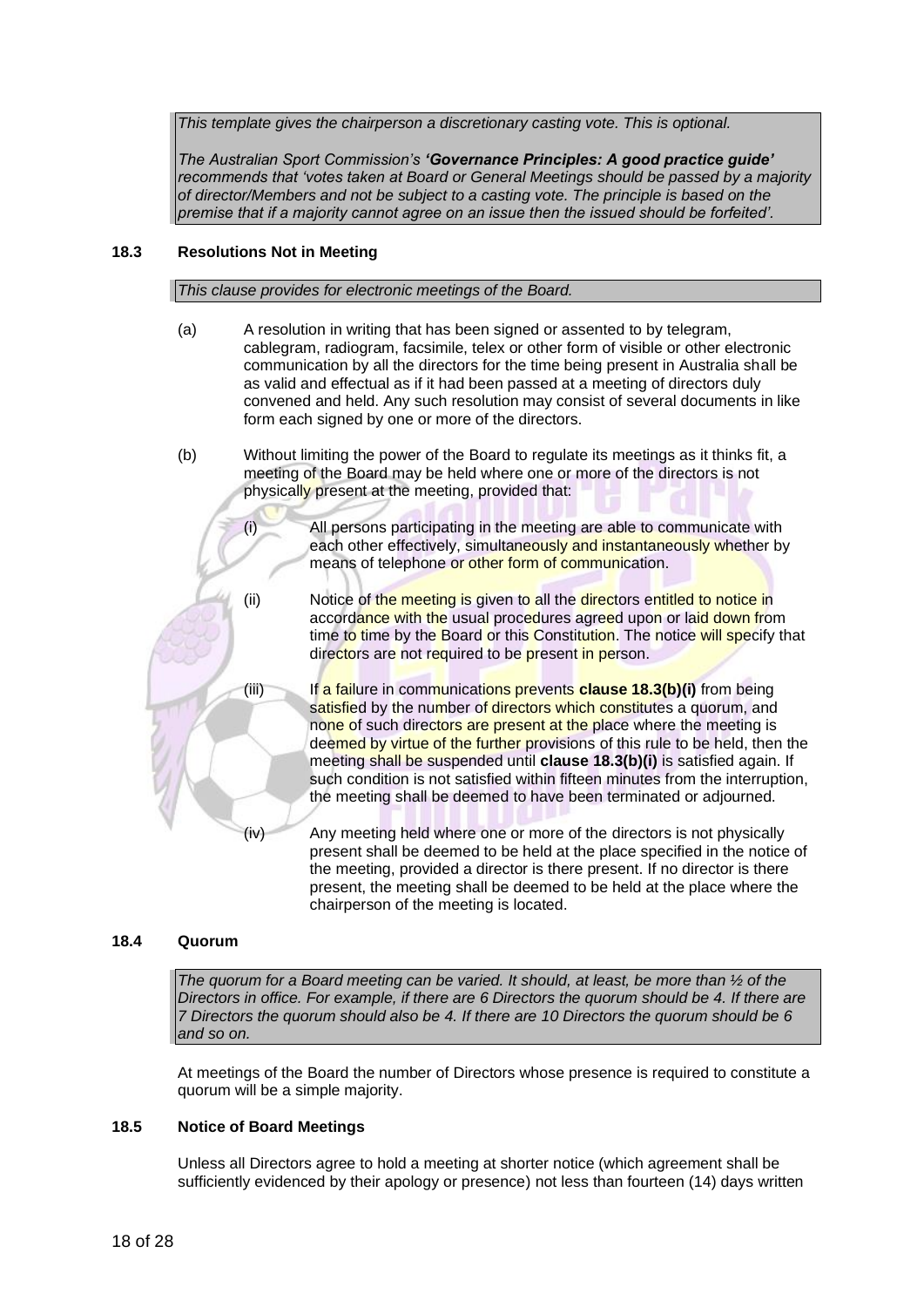notice of the meeting of the Board shall be given to each Director. The agenda shall be forwarded to each Director not less than four (4) days prior to such meeting.

#### **18.6 Chairperson**

The Board shall appoint a chairperson from among its number. The chairperson shall be the nominal head of the Club and will act as chair of any Board meeting or General Meeting at which he is present. If the chairperson is not present, or is unwilling or unable to preside at a Board meeting the remaining Directors shall appoint another Director to preside as chair for that meeting only.

*The chairperson can be any Board director that the Board regards as sufficiently skilled to undertake the role. Traditionally, many Clubs have allocated the role of chairperson to a position such as the president. This is not required, and it is up to the Club to decide how this will be handled. The Club may choose to have both with the president having a leadership role as the nominal head of the Club and person as the chairperson who is the business leader of the Club.* 

#### **18.7 Conflict of Interest ®**

A Director shall declare his interest in any contractual, selection, disciplinary, or financial matter in which a conflict of interest arises or may arise. He shall, unless otherwise determined by the Board, absent himself from discussions of such matters and shall not be entitled to vote in respect of such matters. If the director casts a vote, the vote shall not be counted. In the event of any uncertainty as to whether it is necessary for a Director to absent himself from discussions and refrain from voting, the issue should be immediately determined by vote of the Board. If this is not possible, the matter shall be adjourned or deferred.

#### <span id="page-18-0"></span>**18.8 Disclosure of Interests**

(a) The nature of the interest of a director must be declared at the meeting of the Board at which the relevant matter is first taken into consideration, if the interest then exists. In any other case, the interest should be revealed to the Board at the next meeting of the Board. If a director becomes interested in a matter after it is made or entered into, the declaration of the interest must be made at the first meeting of the Board held after the director becomes interested.

(b) All disclosed interests must also be disclosed to each annual general meeting in accordance with the Act.

#### <span id="page-18-1"></span>**18.9 General Disclosure**

A general notice stating that a director is a Member of any specified firm or company and that he is 'interested' in all transactions with that firm or company is sufficient declaration under **clause [18.8](#page-18-0)**. After the distribution of the general notice, it is not necessary for the director to give a special notice regarding any particular transaction with that firm or company.

#### **18.10 Recording Disclosures ®**

Any declaration made, any disclosure or any general notice given by a director in accordance with **clauses 18.7, [18.8](#page-18-0)** and/or **[18.9](#page-18-1)** must be recorded in the minutes of the relevant meeting.

*Should the Club be large enough to engage an Executive Officer, the duties of the Executive Officer would be set out here as a new clause and also in any employment contract that he or she may have with the Association. Wording for this section of the template can be obtained by contacting the NSW Department of the Arts, Sport and Recreation.*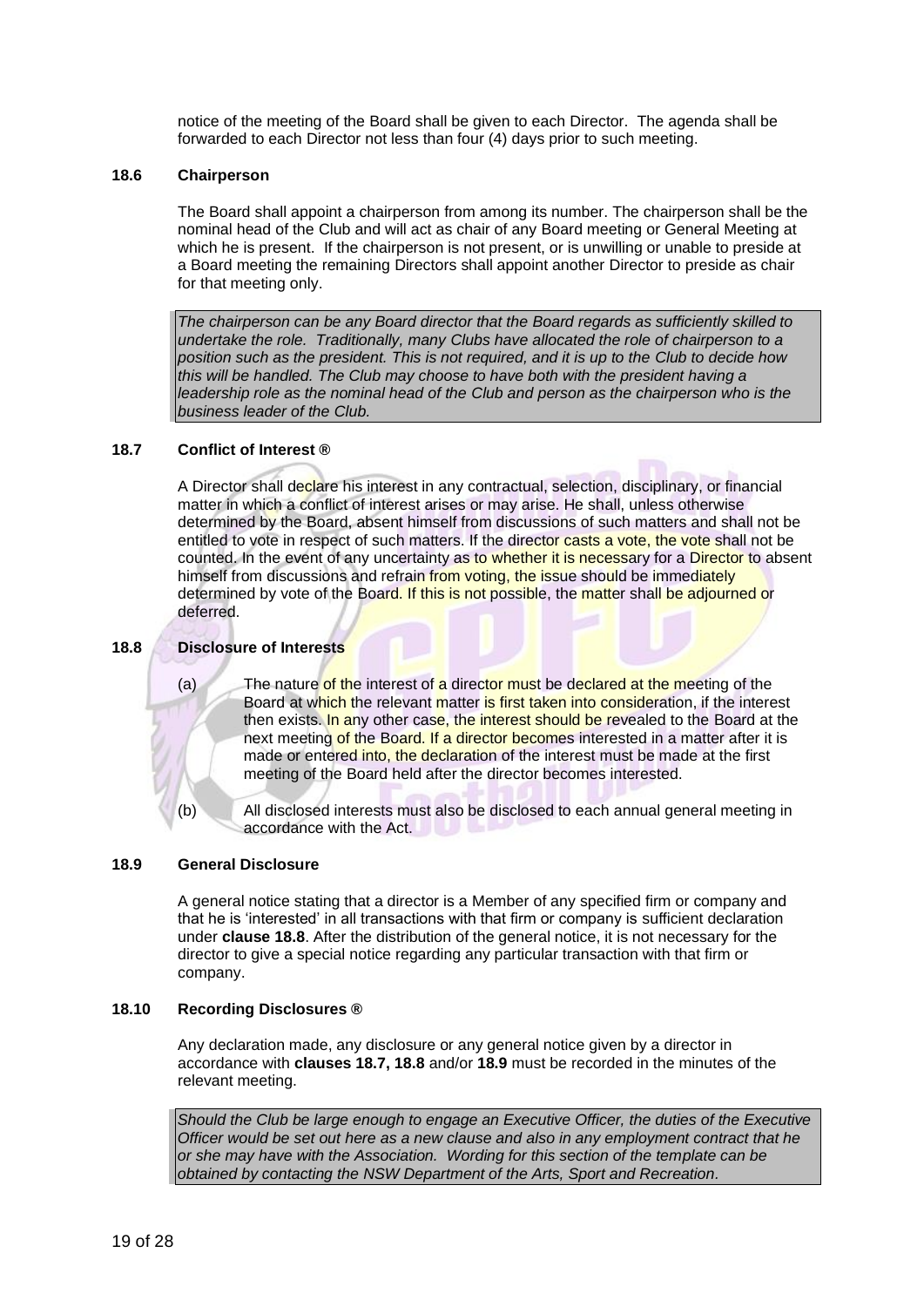#### <span id="page-19-0"></span>**19. DELEGATIONS ®**

*The delegations clause recognises that the Board has to delegate functions and tasks to special committees or individuals. In sport, these are common. For example, rules and technical committees, selection committees and judicial committees. This clause sets out how such delegations should be made and how they operate.*

*This clause also allows that roles can be delegated to people who are not on the Board except those roles defined by clause 19.2, with such people being accountable to the Board.*

*This clause sets out how such delegations should be made and how they operate; clause 19.1 refers to an 'instrument in writing' that outlines delegations. The standard practice is that the instrument is a list/register of delegations, which is subject to a formal resolution of the Board. In addition to the register of delegations, the resolution to approve the delegations is to be clearly recorded in the Board minutes.*

*Delegations can and should in some cases include the authority to spend the Clubs funds in accordance with the agreed budget.*

#### **19.1 Board May Delegate Functions**

The Board may, by instrument in writing, create, establish or appoint special committees, Individual officers and consultants to carry out specific duties and functions.

It will determine what powers these committees are given. In exercising its power under this clause, the Board must take into account broad stakeholder involvement.

#### **19.2 Delegation by Instrument**

In the establishing instrument, the Board may delegate such functions as are specified in the instrument, other than:

- (a) this power of delegation; and
- (b) a function imposed on the Board or the executive officer by the Act, any other law, this Constitution, or by resolution of the Club in a General Meeting.

#### **19.3 Delegated Function Exercised in Accordance with Terms**

A function, the exercise of which has been delegated under this clause, may, while the delegation remains unrevoked, be exercised from time to time in accordance with the terms of the delegation.

#### **19.4 Procedure of Delegated Entity**

The procedures for any entity exercising delegated power shall, subject to this Constitution and with any necessary or incidental amendment, be the same as that applicable to meetings of the Board under **clause [18](#page-16-0)**. The entity exercising delegated powers shall make decisions in accordance with the Objects, and it shall promptly provide the Board with details of all material decisions. The entity shall also provide any other reports, minutes and information required by the Board.

#### **19.5 Delegation May Be Conditional**

A delegation under this clause may be made subject to certain conditions or limitations regarding the exercise of any function. These may be specified in the delegation.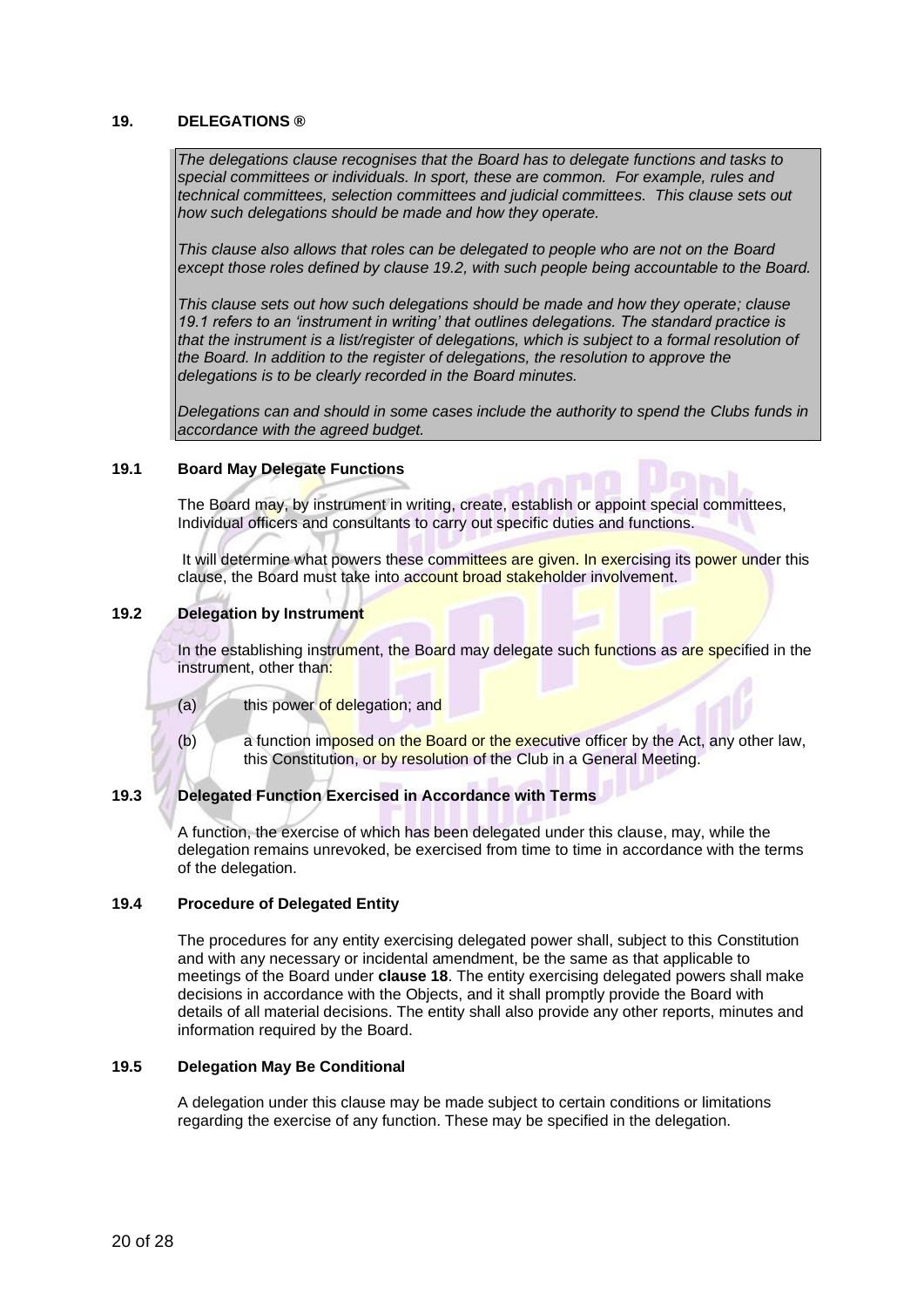#### **19.6 Revocation of Delegation**

At any time the Board may, by instrument in writing, revoke wholly or in part any delegation made under this clause. It may amend or repeal any decision made by a body or person under this clause.

#### <span id="page-20-0"></span>**20. SEAL**

- (a) The Club may have a Seal upon which its corporate name shall appear in legible characters.
- (b) The Seal shall not be used without the express authorisation of the Board. Every use of the Seal shall be recorded in the Club's minute book. Two directors must witness every use of the Seal, unless the Board determines otherwise.

*In addition to recording the use of the Seal in the Board minutes, the Club may like to consider establishing a Register for the use of the Seal.*

#### <span id="page-20-1"></span>**21. ANNUAL GENERAL MEETING**

(a) The Club's annual general meeting shall be held in accordance with the Act and this Constitution. It should be held on a date and at a venue determined by the Board.

(b) All General Meetings other than the annual general meeting shall be special General Meetings and shall be held in accordance with this Constitution.

#### <span id="page-20-2"></span>**22. SPECIAL GENERAL MEETINGS**

#### **22.1 Special General Meetings May be Held**

The Board may, whenever it thinks fit, convene a special general meeting. When, but for this clause, more than fifteen months elapses between annual general meetings, the Board shall convene a special general meeting before the expiration of that period.

#### **22.2 Requisition of Special General Meetings**

(a) The secretary will convene a special general meeting when five ordinary members (no less) submit a requisition in writing.

*The number or percentage of Members who can requisition a special general meeting can be varied.*

- (b) The requisition for a special general meeting shall state the object(s) of the meeting, be signed by the Members making the requisition and be sent to the Club. The requisition may consist of several documents in a like form, each signed by one or more of the Members making the requisition.
- (c) If the Board does not cause a special general meeting to be held one month after the date in which the requisition is sent to the Club, the Members making the requisition, or any of them, may convene a special general meeting to be held no later than three months after that date.
- (d) A special general meeting convened by Members under this Constitution shall be convened in the same manner, or as close as possible, as those convened by the Board.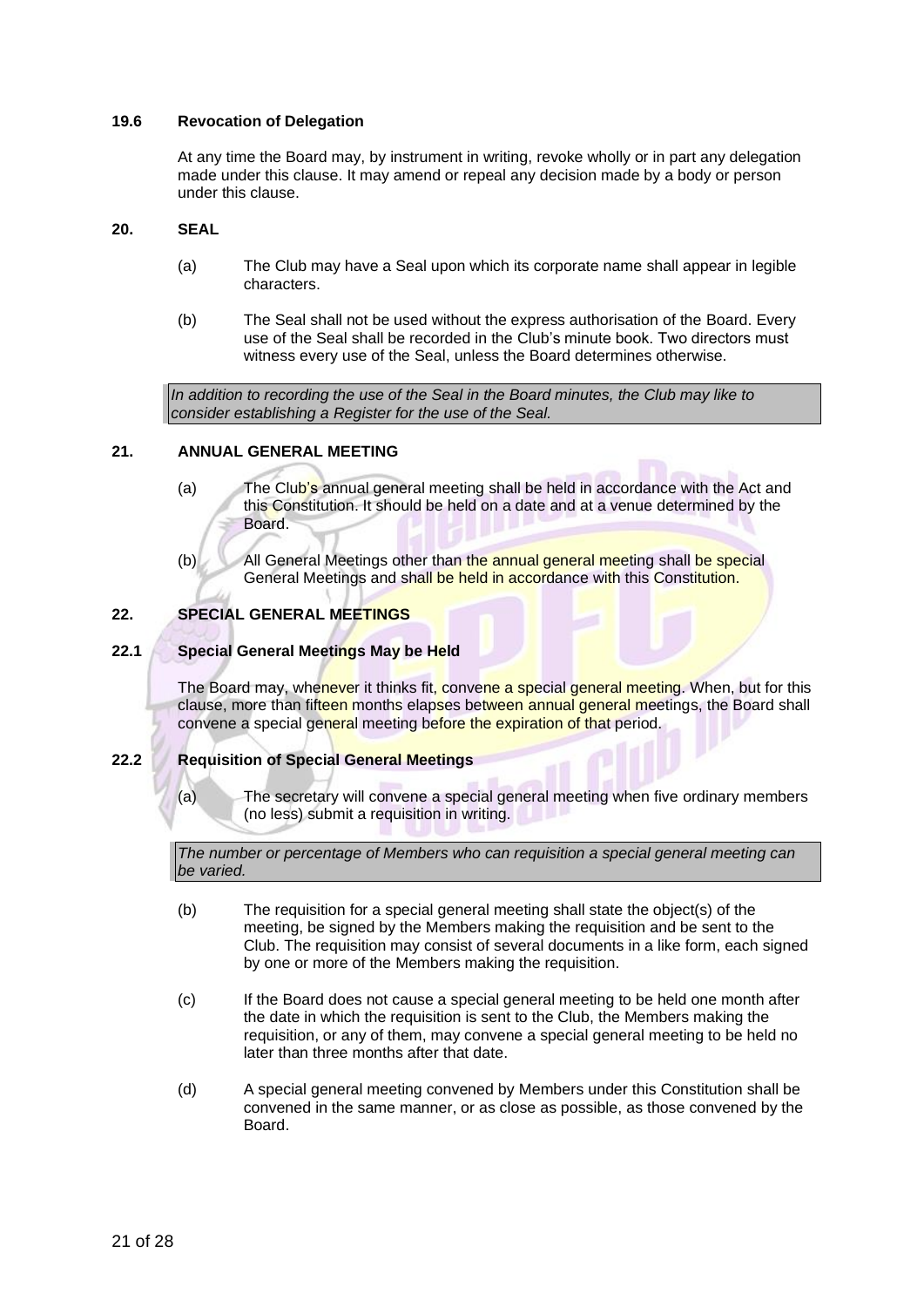#### <span id="page-21-0"></span>**23. NOTICE OF GENERAL MEETING**

- (a) Notice of every General Meeting shall be given to every Life Member and Ordinary Member entitled to receive notice. Notices shall be posted on the clubs web site.
- (b) A notice of a General Meeting shall specify the place, day and hour of the meeting and shall state the business to be transacted at the meeting.
- (c) At least ten (10) days' notice of a General Meeting shall be given to those Members entitled to receive notice, together with:
	- (i) the agenda for the meeting; and
	- (ii) any notice of motion received from Members entitled to vote.
- (d) Notice of every general meeting shall be given in the manner authorised in **clause [37](#page-27-0)**.

*Proxy voting has not been provided for in this template. It is optional and does not need to be provided for under the Act. See also clause 27.3.*

*Should you choose to allow proxy voting we recommend that you adopt the following clause as 23(c)(iii): "forms of authority in blank for proxy votes" and the word "and" should be moved to after the word "vote" in clause 23(c)(ii) See also 27.3.*

#### <span id="page-21-3"></span><span id="page-21-1"></span>**24. BUSINESS**

(a) The business to be transacted at the annual general meeting includes the consideration of accounts and the reports of the Board and auditors, the election of directors under this Constitution and the appointment of the auditors.

(b) All business that is transacted at a general meeting and at an annual general meeting, with the exception of those matters set down in **clause [24](#page-21-1)[\(a\)](#page-21-3)**, shall be special business.

(c) No business other than that stated on the notice for a general meeting shall be transacted at that meeting.

#### <span id="page-21-2"></span>**25. NOTICES OF MOTION**

Members entitled to vote may submit notices of motion for inclusion as special business at a general meeting. All notices of motion must be submitted in writing to the Club no less than ten (10) days (excluding receiving date and meeting date) prior to the general meeting.

*Timelines: This Constitution contains several timelines around General Meetings, these are linked so changing one can affect others:*

*The call for nominations for Board Members is 48 days (see clause 15.1). This allows people 37 days to nominate.*

*The close of nominations for Board Members is 10 days as is the call for notices of motion (see clause 15.2(e)).*

*The notice of the meeting is to be sent out 10 days in advance (see clause 23(c)).*

*In a Club run by volunteers sufficient time needs to be allowed for each step to be completed. For example, some Clubs may require Board Members to undertake criminal history checks. If your Club requires more time to complete each step, the timeframes set out in this Constitution should be increased.*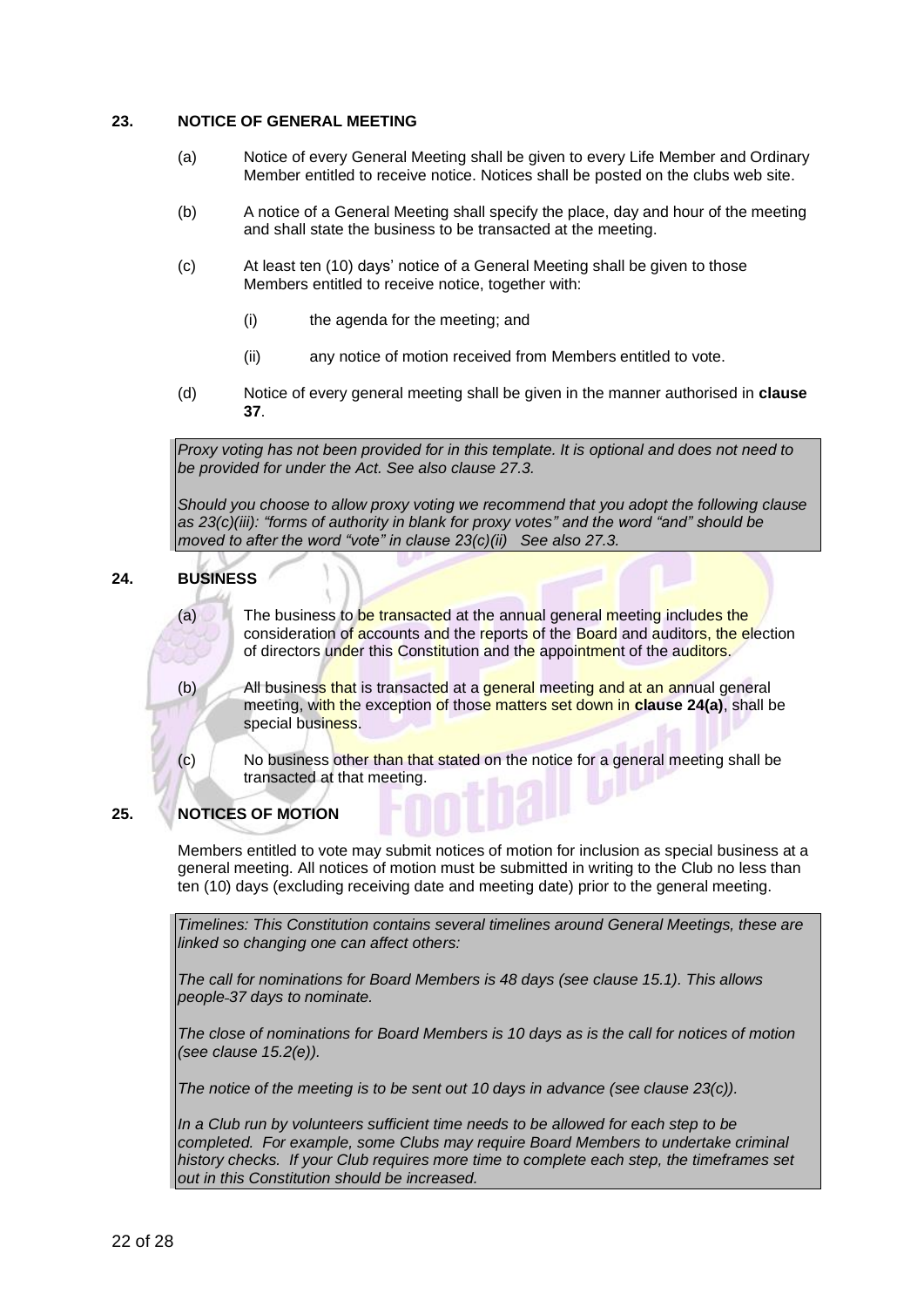#### <span id="page-22-0"></span>**26. PROCEEDINGS AT GENERAL MEETINGS**

#### **26.1 Quorum**

No business shall be transacted at any general meeting unless a quorum is present at the time when the meeting proceeds to business. A quorum for General Meetings of the Club shall be 10 Members.

*Again, the quorum for a general meeting will vary. The number or percentage of present and voting Members required must be realistic so that a meeting can proceed.*

#### **26.2 Chairperson to Preside**

The chairperson of the Board shall, subject to this Constitution, preside as chair at every general meeting except:

- (a) in relation to any election for which the chairperson is a nominee; or
- (b) where a conflict of interest exists.

If the chairperson is not present, or is unwilling or unable to preside, the delegates present shall appoint another director to preside as chairperson for that meeting only.

#### <span id="page-22-1"></span>**26.3 Adjournment of Meeting**

- (a) If within half an hour from the time appointed for the meeting a quorum is not present, the meeting shall be adjourned until the same day in the next week at the same time and place or to a date, time or place determined by the chairperson. If at the adjourned meeting a quorum is not present within half an hour from the time appointed for the meeting, the meeting will lapse.
- (b) The chairperson may, with the consent of any meeting at which a quorum is present, and shall, if so directed by the meeting, adjourn the meeting from time to time and from place to place. No business shall be transacted at any adjourned meeting other than the business left unfinished at the meeting from which the adjournment took place.
- <span id="page-22-2"></span>(c) When a meeting is adjourned for thirty days or more, notice of the adjourned meeting shall be given as in the case of an original meeting.
- (d) Except as provided in **clause [26.3](#page-22-1)[\(c\)](#page-22-2)** it shall not be necessary to give any notice of an adjournment or the business to be transacted at any adjourned meeting.

#### <span id="page-22-3"></span>**26.4 Voting Procedure**

At any meeting a resolution put to the vote of the meeting shall be decided on a show of hands unless a poll is (before or on the declaration of the result of the show of hands) demanded by:

- (a) the chairperson; or
- (b) a simple majority of the Members.

#### **26.5 Recording of Determinations**

Unless a poll is demanded under **clause [26.4](#page-22-3)**, the chairperson's declaration shall be conclusive evidence of the result of a resolution decided by a show of hands. The declaration does not need to record the number of votes in favour of or against the resolution; the result of the resolution must be recorded in the Club's book of proceedings.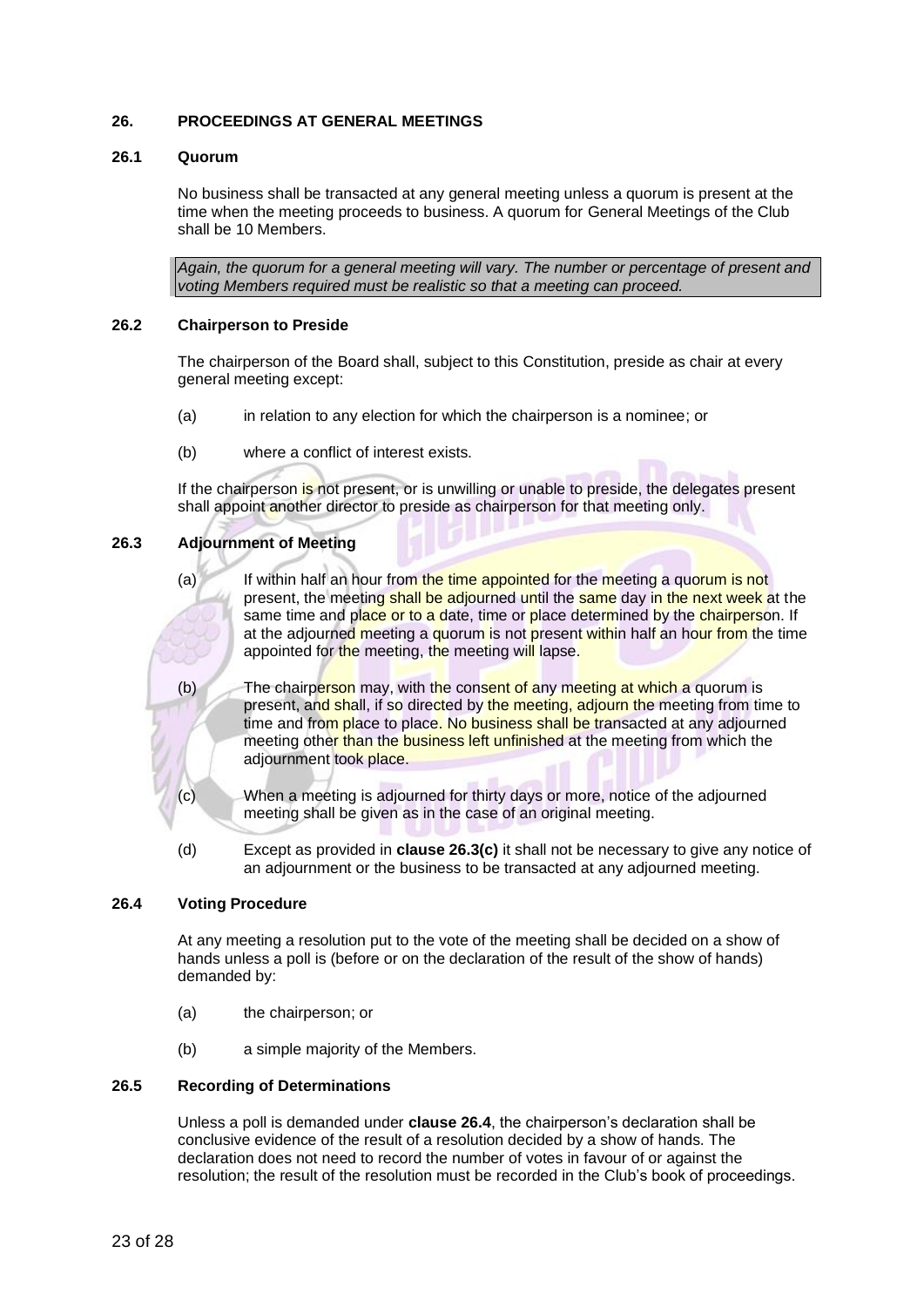#### **26.6 Where Poll Demanded**

If a poll is duly demanded under **clause [26.4](#page-22-3)** it shall be taken in such a manner and either at once or after an interval or adjournment or otherwise as the chairperson directs. The result of the poll shall be the resolution of the meeting.

#### <span id="page-23-0"></span>**27. VOTING AT GENERAL MEETINGS ®**

*Voting at General Meetings will depend on which Members have voting rights. It may vary where Members have different rights or, for example, where a Member is not financial.*

#### **27.1 Members Entitled to Vote**

Each Ordinary Member shall be entitled to one vote at General Meetings. No other Member shall be entitled to vote but shall, subject to this Constitution, have and be entitled to exercise those rights set out in **clause [5.1](#page-7-1)**.

#### **27.2 Chairperson May Exercise Casting Vote**

Where voting at General Meetings is equal, the chairperson may exercise a casting vote. If the chairperson does not exercise a casting vote the motion will be lost.

*This template gives the chairperson a discretionary casting vote. This is optional.* 

*The Australian Sport Commission's 'Governance Principles: A good practice guide' recommends that "votes taken at Board or General Meetings should be passed by a majority of director/Members and not be subject to a casting vote. The principle is based on the premise that if a majority cannot agree on an issue then the issued should be forfeited".*

#### **27.3 Postal or email Voting**

No motion shall be determined by a postal or email ballot unless determined by the Board. If the Board so determines, the postal or email ballot shall be conducted under the procedures set by the Board from time to time.

#### <span id="page-23-1"></span>**28. GRIEVANCE PROCEDURE ®**

- (a) The grievance procedure set out in this rule applies to disputes under these rules between a Member and:
	- (i) another Member; or
	- (ii) the Club.
- (b) The parties to the dispute must meet and discuss the matter in dispute, and, if possible, resolve the dispute within fourteen days after the dispute comes to the attention of all parties.
- (c) Disputes between associate members (in their capacity as members) of the club, and disputes between associate members and the club are mediated by the committee and provide for a right of appeal to an appeal panel of the club convened in accordance with the relevant policy of the club. No right of appeal is extended beyond the power of such an appeal panel.

*This template assumes the SSO will establish an independent tribunal which can be used by RSOs and members to resolve a dispute. These procedures can be varied.*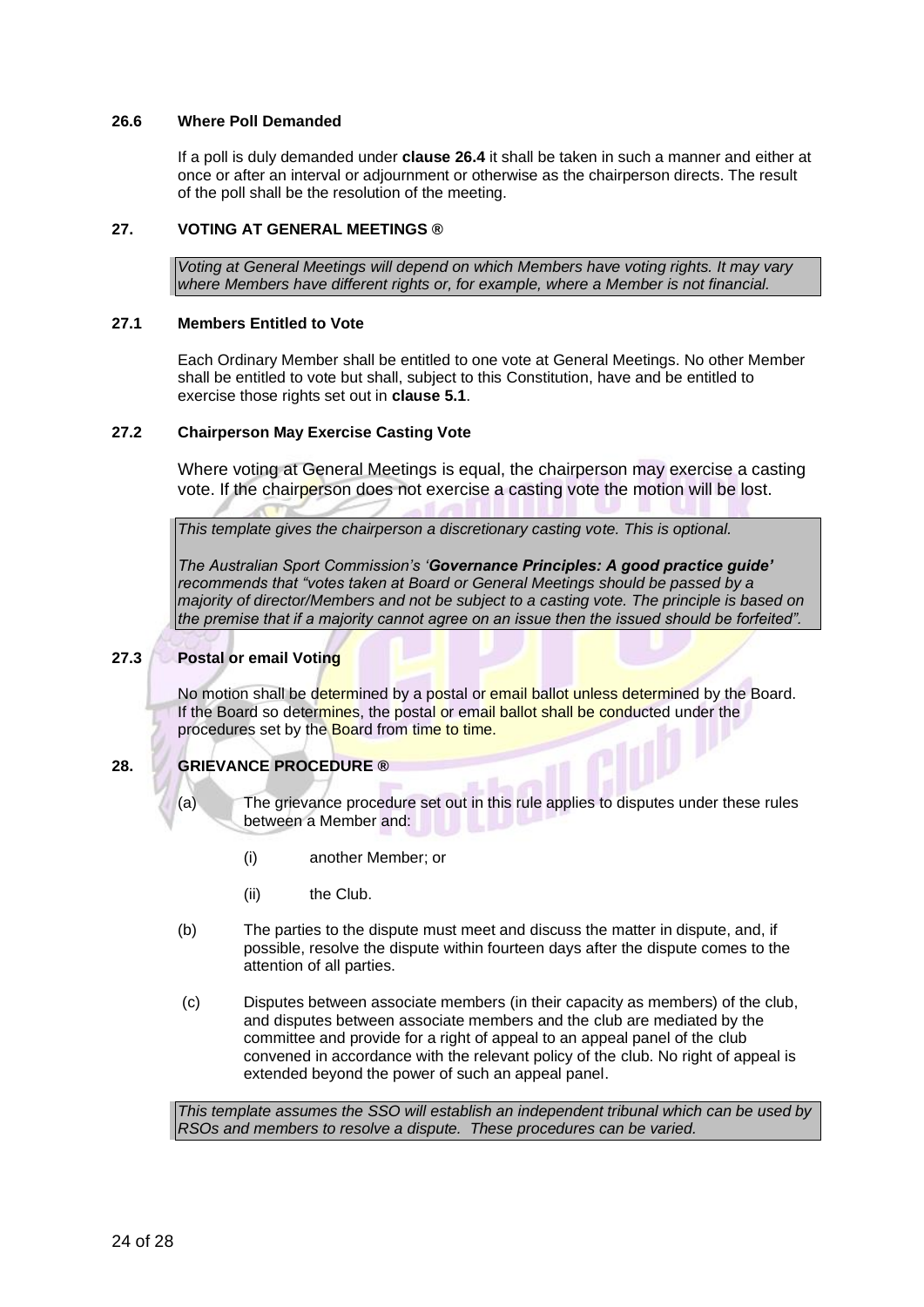#### <span id="page-24-0"></span>**29. RECORDS AND ACCOUNTS**

#### **29.1 Records**

The Club shall establish and maintain proper records and minutes concerning all of its transactions, business, meetings and dealings (including those of the Club and the Board). It shall produce these as appropriate at each Board or general meeting.

#### **29.2 Records Kept in Accordance with the Act**

Proper accounting and other records shall be kept in accordance with the Act. The books of account shall be kept in the care and control of the Secretary.

#### **29.3 Board to Submit Accounts**

The Board shall submit the Club's statements of account to the Members at the annual general meeting in accordance with this Constitution and the Act.

#### **29.4 Accounts Conclusive**

The statements of account, when approved or adopted by an annual general meeting. shall be conclusive except when errors have been discovered within three months after such approval or adoption.

(a) The financial year of the association is:

(i) the period of time commencing on the date of incorporation of the association and ending on the following 30<sup>th</sup> September, and

(ii) each period of 12 months after the expiration of the previous financial year of the association, commencing on 1<sup>st</sup> October and ending on the following 30<sup>th</sup> September

#### **29.5 Accounts to be Sent to Members**

The Secretary shall cause to be sent to all persons entitled to receive notice of annual general meetings in accordance with this Constitution, a copy of the statements of account, the Board's report, the auditor's report and every other document required under the Act (if any).

#### **29.6 Negotiable Instruments**

All cheques, promissory notes, bankers, drafts, bills of exchange and other negotiable instruments, and all receipts for money paid to the Club, shall be signed, drawn, accepted, endorsed or otherwise executed, as the case may be, by any two duly authorised directors or in such other manner as the Board determines.

#### <span id="page-24-1"></span>**30. AUDITOR**

*Under the Act, certain incorporated associations are required to undertake an audit. The Act divides large ("Tier 1") and small ("Tier 2") associations and requires Tier 1 organisations to conduct an audit.*

*The threshold of gross annual receipts for an association to qualify as a Tier 1 association is still to be confirmed. It is anticipated that it will be \$200,000 however associations will need to confirm this when the regulations are released later in 2009.*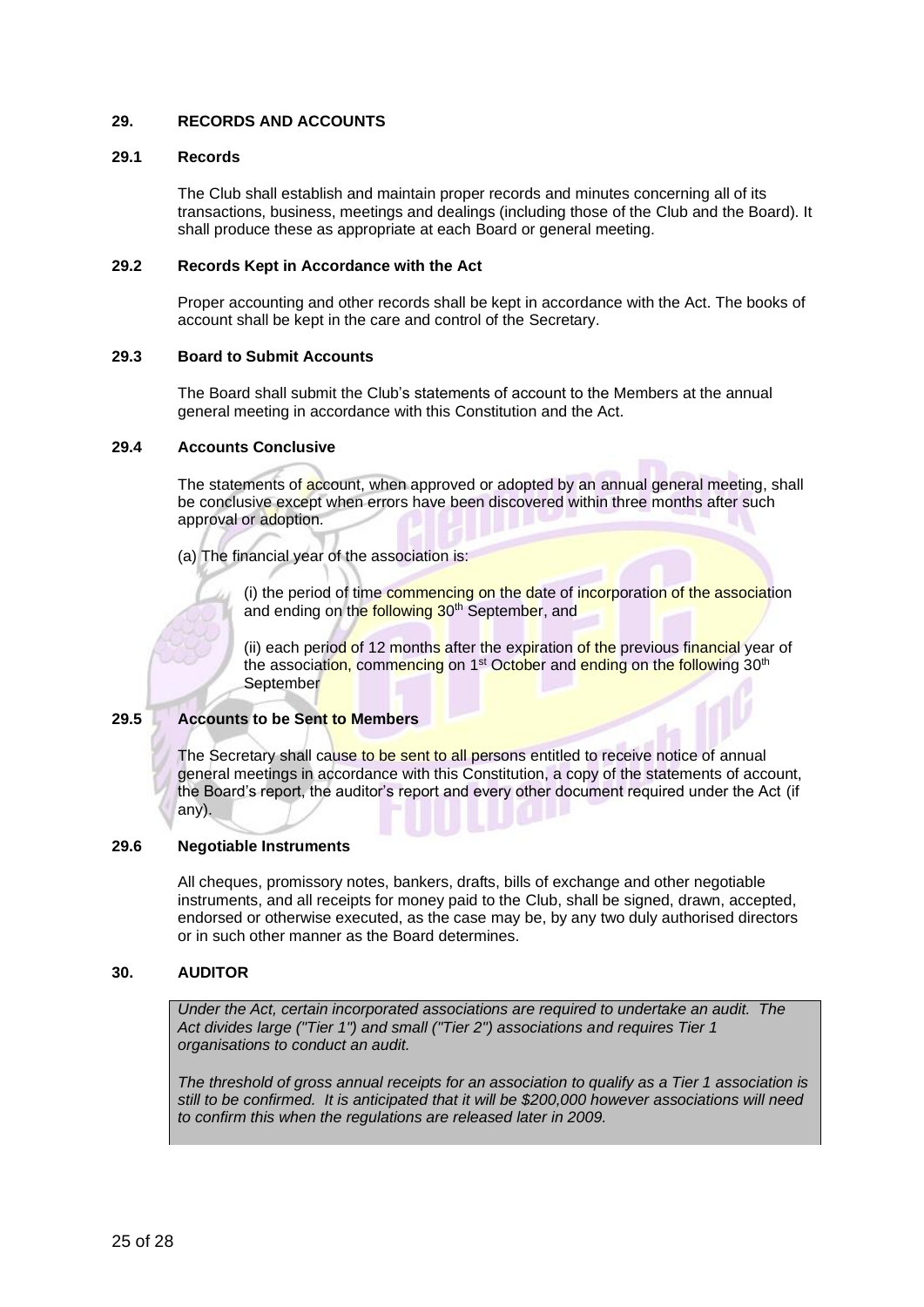*Whilst there is no obligation for Tier 2 associations to undertake an audit, it is good corporate governance and sound risk and financial management and thus it has been included in this template.* 

- (a) A properly qualified auditor or auditors shall be appointed by the Club in a general meeting. The auditor's duties shall be regulated in accordance with the Act. If no relevant provisions exist under the Act the duties shall be regulated in accordance with the *Corporations Act 2001 (Cth.)* and generally accepted principles and/or any applicable code of conduct. The auditor may be removed by the Club in a general meeting.
- (b) The accounts of the Club shall be examined and the correctness of the profit and loss accounts and balance sheets ascertained by an auditor or auditors at the conclusion of each financial year.

#### <span id="page-25-0"></span>**31. INCOME**

- 31.1 Income and property of the Association shall be derived from such sources as the Board determines from time to time.
- <span id="page-25-2"></span>31.2 The income and property of the Club shall be applied solely towards the promotion of the Objects.
- <span id="page-25-3"></span>31.3 Except as prescribed in this Constitution or the Act:
	- (a) no portion of the income or property of the Club shall be paid or transferred. directly or indirectly, by way of dividend, bonus or otherwise to any Member
	-

(b) no remuneration or other benefit in money or money's worth shall be paid or given by the Club to any Member who holds any office of the Club.

- 31.4 Payment in good faith of or to any Member can be made for:
	- (a) any services actually rendered to the Club whether as an employee, director or otherwise
	- (b) goods supplied to the Club in the ordinary and usual course of operation
	- (c) interest on money borrowed from any Member
	- (d) rent for premises demised or let by any Member to the Club; or
	- (e) any out-of-pocket expenses incurred by a Member on behalf of the Club.

Nothing in **clauses [31.2](#page-25-2) or [31.3](#page-25-3)** preclude such payments provided they do not exceed the amount ordinarily payable between ordinary commercial parties dealing at arm's length in a similar transaction.

#### <span id="page-25-1"></span>**32. WINDING UP**

- (a) Subject to this Constitution the Club may be wound up in accordance with the Act.
- (b) The liability of the Members of the Club is limited.
- (c) Every Member undertakes to contribute to the assets of the Club in the event of it being wound up while a Member, or within one year after ceasing to be a Member, for payment of the debts and liabilities of the Club contracted before the time at which they ceased to be a Member and towards the costs, charges and expenses of winding up the Club, such an amount not exceeding one dollar (\$1.00).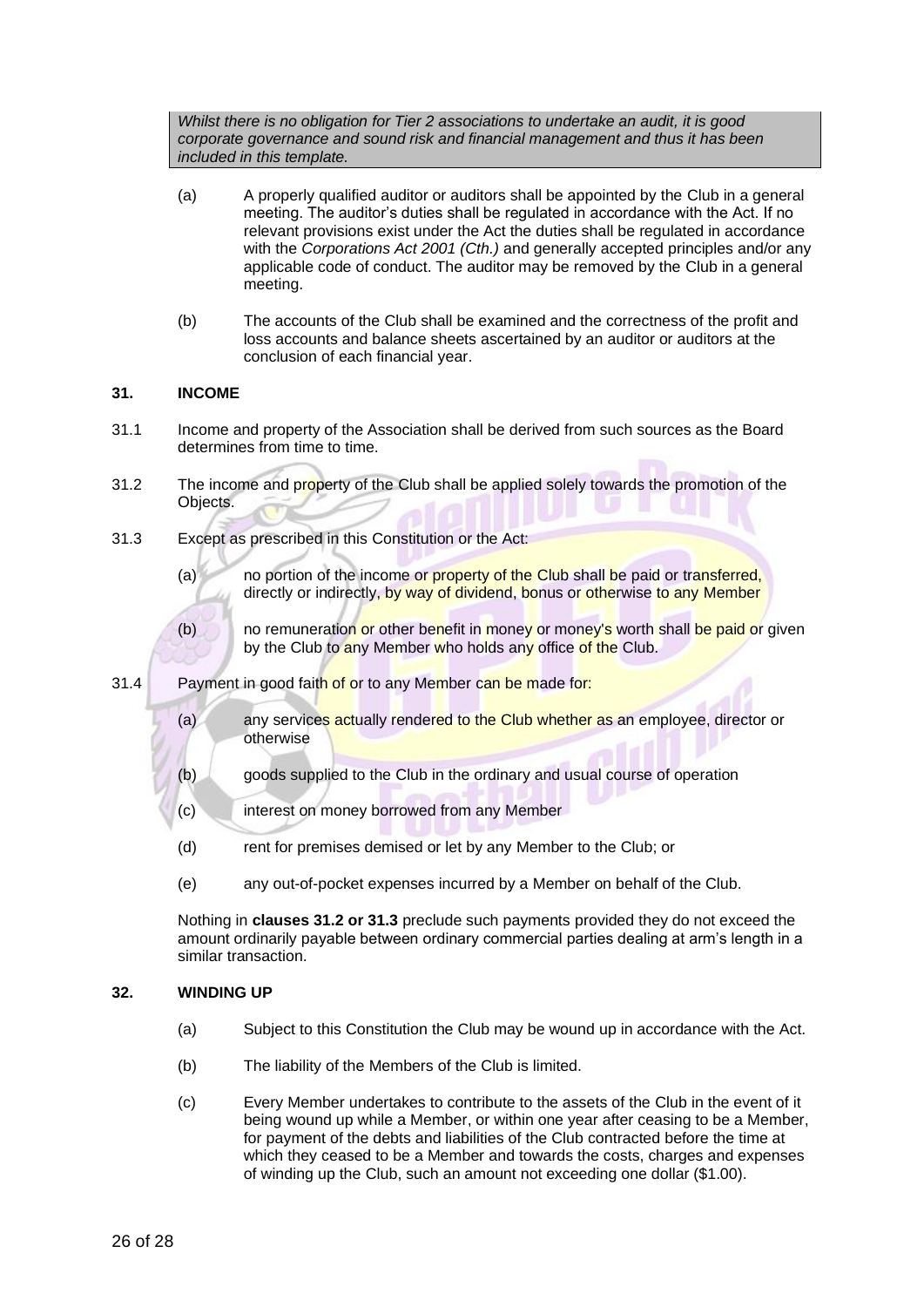#### <span id="page-26-0"></span>**33. DISTRIBUTION OF PROPERTY ON WINDING UP**

If upon winding up or dissolution of the Club there remains, after satisfaction of all its debts and liabilities, any assets or property, they shall not be paid to or distributed among the Members. Instead, the assets or property shall be given or transferred to another organisation(s) that has Objects similar to those of the Club. The organisation(s) must prohibit the distribution of its income and property among its Members to an extent at least as great as that imposed on the Club by this Constitution. The organisation(s) is to be determined by the Members in a general meeting at or before the time of dissolution. If this does not occur, the decision is to be made by a judge of the Supreme Court of New South Wales or other court as may have or acquire jurisdiction in the matter.

#### <span id="page-26-1"></span>**34. ALTERATION OF CONSTITUTION**

This Constitution shall not be altered except by Special Resolution.

#### <span id="page-26-2"></span>**35. REGULATIONS**

*The Regulations are the key 'delegated legislation' of the Club (sometimes referred to as bylaws). These are key rule and policy documents, which can address a whole range of issues for a Club. These include disciplinary regulations, election procedures, policies including Member protection and anti-doping (subject to SSO and NSO requirements), financial management and particular sporting matters.*

#### **35.1 Board to Formulate Regulations**

The Board may formulate, issue, adopt, interpret and amend Regulations for the proper advancement, management and administration of the Club, the advancement of the purposes of the Club and football in the local area. Such Regulations must be consistent with the Constitution and any policy directives of the Board.

#### **35.2 Regulations Binding**

All Regulations are binding on the Club and all Members.

#### **35.3 Regulations Deemed Applicable**

All clauses, rules, by-laws and regulations of the Club in force at the date of the approval of this Constitution (as long as such clauses, rules, by-laws and regulations are not inconsistent with or have been replaced by, this Constitution) shall be deemed to be Regulations and shall continue to apply.

 $\widehat{\mathbb{D}^{\mathbb{D}^6}}$ 

#### **35.4 Bulletins Binding on Members**

Amendments, alterations, interpretations or other changes to Regulations shall be advised to Members by means of bulletins approved by the Board and prepared and issued by the Club. The Club shall take reasonable steps to distribute information in the bulletins to Members. The matters in the bulletins are binding on all Members.

#### <span id="page-26-3"></span>**36. STATUS AND COMPLIANCE OF CLUB**

*This section entrenches and strengthens the relationship between the Club and the RSO/SSO/NSO.* 

#### **36.1 Recognition of Club**

The Club is a Member of the regional and/or state bodies for NFA and is recognised by those bodies as the entity responsible for the delivery of football in the local area and is subject to compliance with this Constitution. The regional and/or state bodies' Constitutions